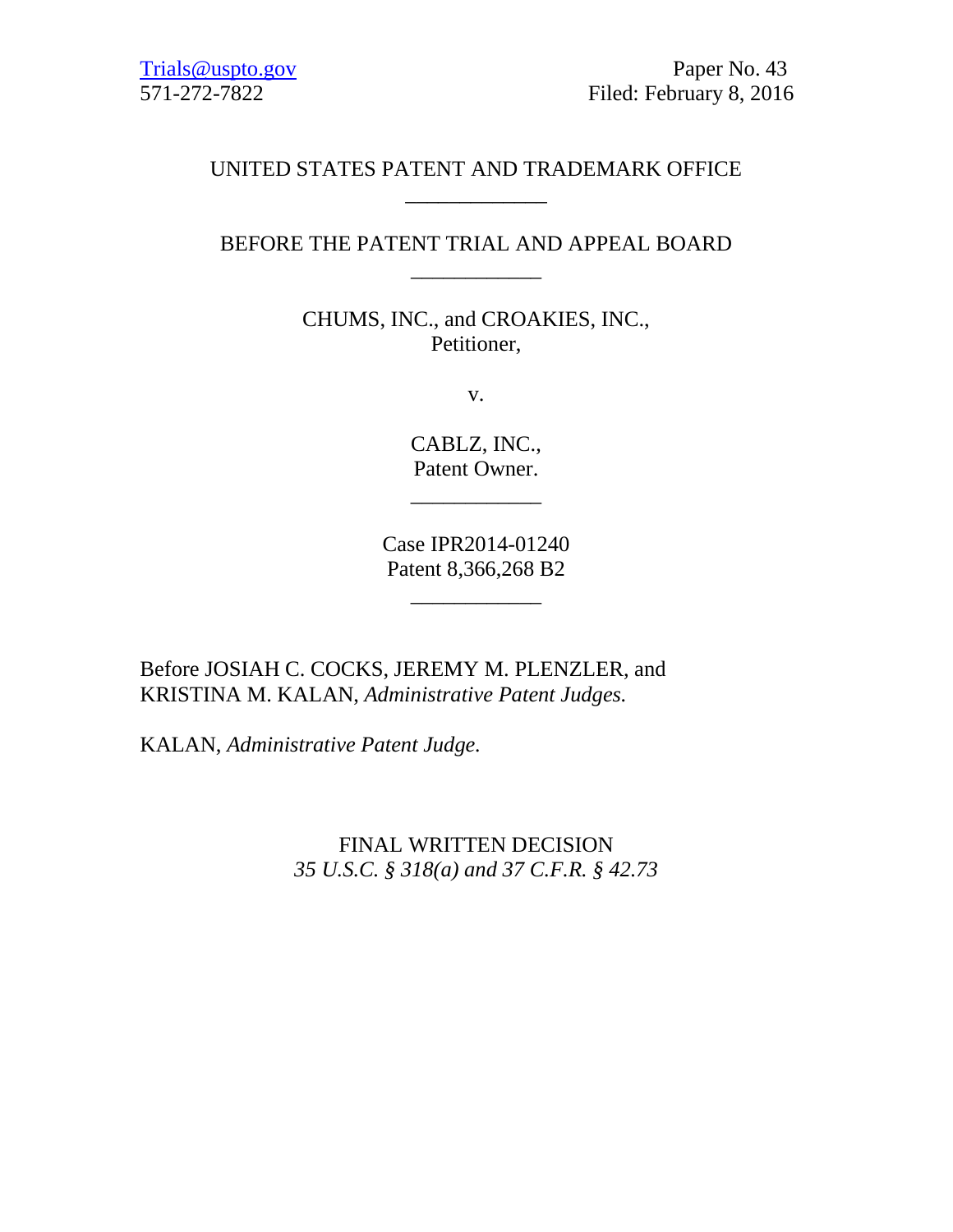### I. INTRODUCTION

### *A. Background*

Chums, Inc. and Croakies, Inc. (collectively, "Petitioner") filed a Petition (Paper 1, "Pet.") to institute an *inter partes* review of claims 1–17 of U.S. Patent No. 8,366,268 B2 (Ex. 1001, "the '268 patent") pursuant to 35 U.S.C. §§ 311–319. Cablz, Inc. ("Patent Owner") filed a Preliminary Response (Paper 6, "Prelim. Resp."). Based on these submissions, we instituted trial as to claims 1–17 of the '268 patent. Paper 10 ("Dec.").

After institution, Patent Owner filed a Response (Paper 20, "PO Resp.")<sup>[1](#page-1-0)</sup> and Petitioner filed a Reply (Paper [2](#page-1-1)6, "Reply").<sup>2</sup> In addition, the parties rely upon fact and expert testimony. Petitioner proffered the Declaration of Steven C. Visser (Ex. 1007, "Visser Declaration") with the Petition. Patent Owner proffered the Declaration of Fred P. Smith (Ex. 2079, "Smith Declaration") with its Response. Patent Owner relies also on a declaration of Beirne Chisolm (Exhibit 2080, "Chisolm Declaration"). An oral hearing for this case was held on September 2, 2015. A transcript of the argument is entered in the record. Paper 42 ("Tr.").

We have jurisdiction under 35 U.S.C. § 6(c). This Final Written Decision is entered pursuant to 35 U.S.C. § 318(a). We conclude for the reasons that follow that Petitioner has shown by a preponderance of the evidence that claims 1–17 of the '268 patent are unpatentable.

# *B. Related Matters*

The parties indicate that the '268 patent is the subject of the following district court proceedings: *Cablz, Inc. v. Chums, Inc.*, 2:14-cv-

<span id="page-1-0"></span><sup>&</sup>lt;sup>1</sup> We refer to Patent Owner's Unredacted Response (Exhibit 2078).

<span id="page-1-1"></span><sup>2</sup> We refer to Petitioner's Unredacted Reply (Exhibit 1038).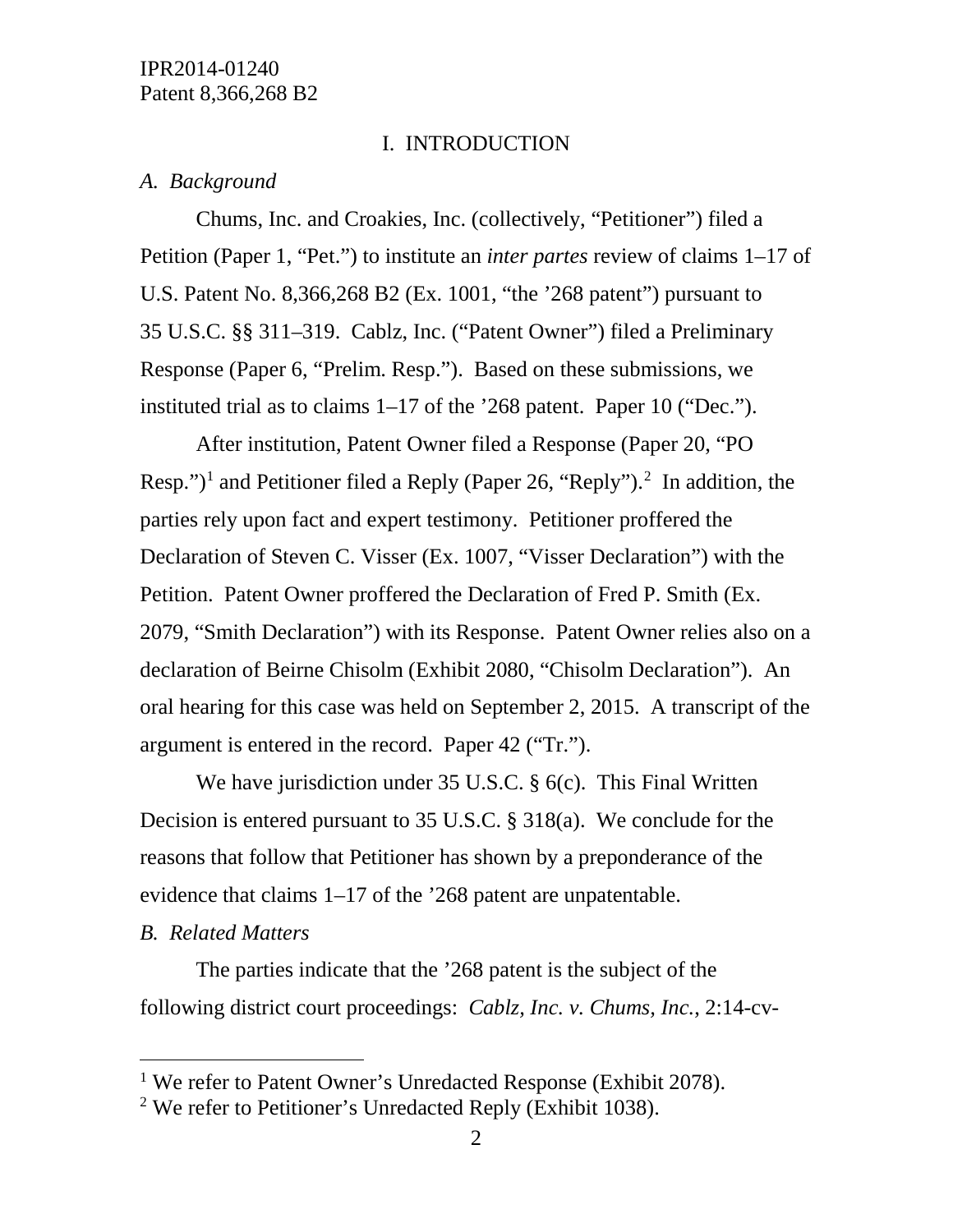00091-SLB (N.D. Ala.) and *Cablz, Inc. v. Croakies, Inc.*, 2:14-cv-00126- SGC (N.D. Ala.). Pet. 1; Paper 5, 1. *C. The '268 Patent (Ex. 1001)*

The '268 patent, titled "Eye Wear Retention Device," issued on February 5, 2013. The '268 patent describes an eyewear retention device having two temple retainers connected by a resilient member, such that when the temple retainers are attached to a pair of eyeglasses and the eyeglasses are worn over the ears of a wearer, the resilient member extends rearward from the head of the wearer and is suspended off the neck of the wearer. Ex. 1001, Abstract. An embodiment of the device is depicted in Figure 4 as follows:





Figure 4 shows a perspective view of the device placed upon the end portions of the temples of a typical pair of eyeglasses. *Id.* at 2:35–36. As described in the specification, "the resiliency of the cabling 11 in combination with the secure structure of retention tubing 12, with its inherent resiliency, creates an internal resilience within cabling 11 such that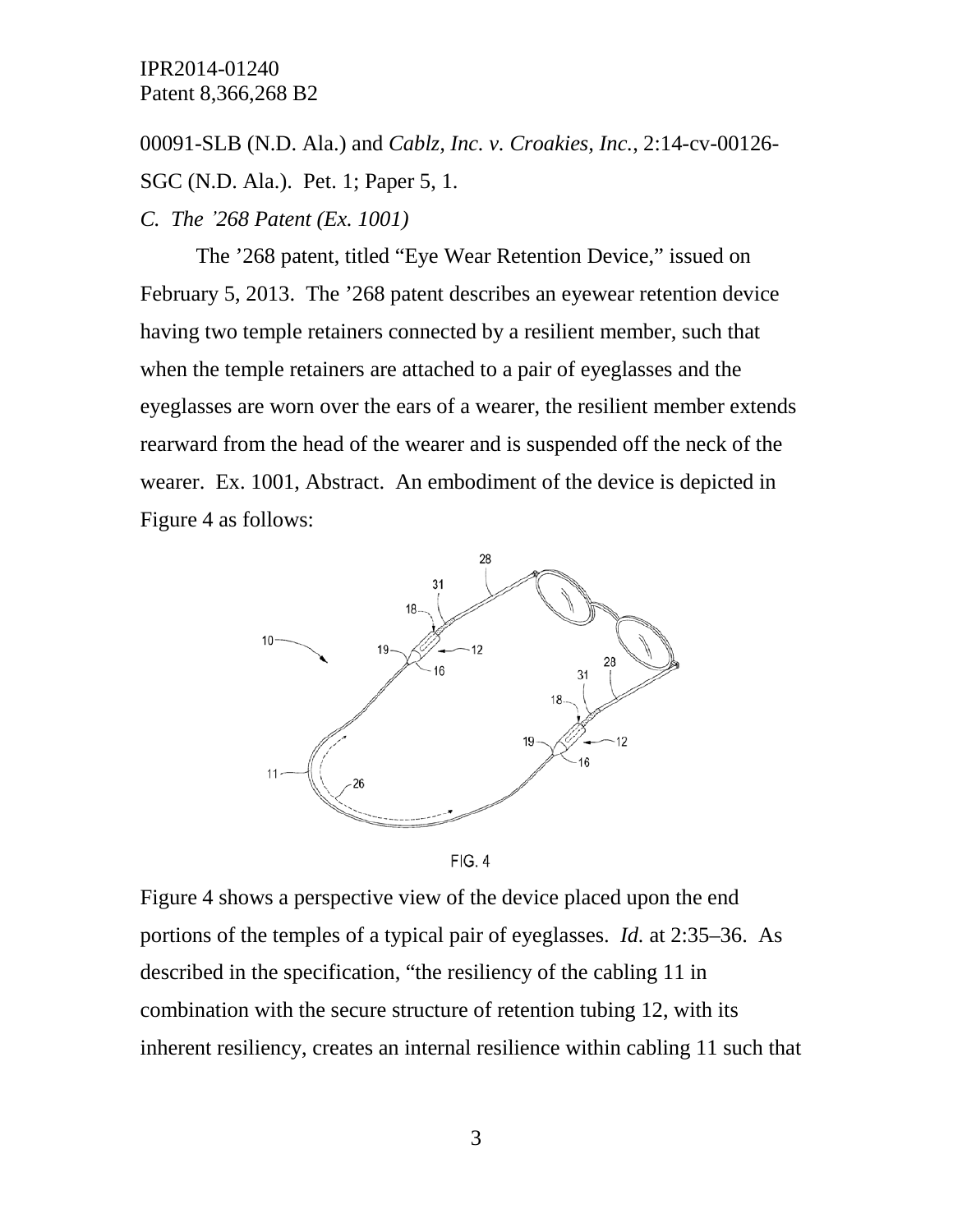the cable maintains an elevated arc position above a wearer's rear neck and

lower head area." *Id*. at 3:66–4:3.

*D. Illustrative Claim* 

Claim 1 of the '268 patent is reproduced below:

1. An eyewear retention device comprising two temple retainers connected by a resilient cable, such that when the temple retainers are attached to a pair of eyeglasses and the eyeglasses are worn over the ears of a wearer, the cable extends rearward from the head of the wearer and is suspended off the neck of the wearer.

Ex. 1001, 4:36–41.

*E. The Prior Art*

Petitioner relies on the following prior art:

1. Bill Monroe, *Outdoor folks don't use trendy glassesholders*, The Oregonian, E4 (July 4, 1991) ("Monroe") (Ex. 1002);

2. U.S. Patent No. 6,941,619 B2, issued September 13, 2005 ("Mackay") (Ex. 1003);

3. U.S. Publication No. 2007/0046889 A1, published March 1, 2007 ("Miller") (Ex. 1004); and

4. U.S. Patent No. 6,764,177 B1, issued July 20, 2004 ("Chisolm") (Ex. 1005).

*F. Instituted Grounds* 

| <b>References</b>           | <b>Basis</b> | <b>Claims Instituted</b> |
|-----------------------------|--------------|--------------------------|
| Monroe and Mackay           | \$103        | 1, 3–9, and $11-17$      |
| Monroe, Mackay, and Miller  | \$103        | $1 - 17$                 |
| <b>Chisolm and Monroe</b>   | \$103        | 1, 3–9, and $11-17$      |
| Chisolm, Monroe, and Miller | \$103        | $1 - 17$                 |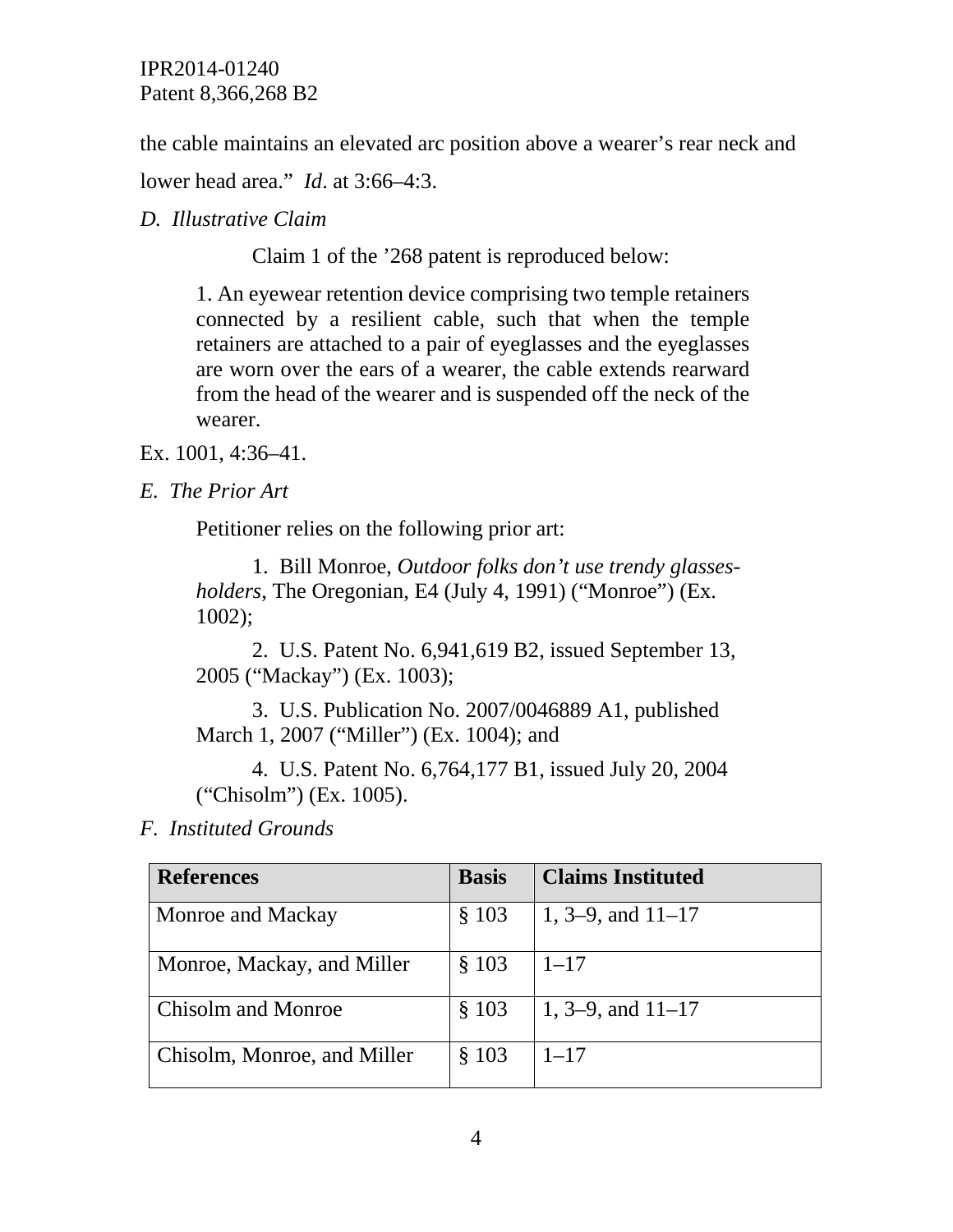### II. ANALYSIS

#### *A. Claim Construction*

The Board interprets claims in an unexpired patent using the broadest reasonable construction in light of the specification of the patent in which they appear. 37 C.F.R. § 42.100(b); *In re Cuozzo Speed Techs., LLC*, 793 F.3d 1268, 1277–79 (Fed. Cir. 2015), *cert. granted sub nom. Cuozzo Speed Techs., LLC v. Lee*, 84 U.S.L.W. 3218 (U.S. Jan. 15, 2016) (No. 15-446) ("We conclude that Congress implicitly approved the broadest reasonable interpretation standard in enacting the AIA."). Under the broadest reasonable interpretation standard, claim terms are given their ordinary and customary meaning in view of the specification, as would be understood by one of ordinary skill in the art at the time of the invention. *In re Translogic Tech., Inc.*, 504 F.3d 1249, 1257 (Fed. Cir. 2007). Claim terms generally are given their ordinary and customary meaning, unless it appears from the specification or the file history that they were used differently by the inventor, in a clear, deliberate, and precise manner. *In re Paulsen*, 30 F.3d 1475, 1480 (Fed. Cir. 1994). There is a presumption that a claim term carries its ordinary and customary meaning. *CCS Fitness, Inc. v. Brunswick Corp.*, 288 F.3d 1359, 1366 (Fed. Cir. 2002).

In instituting trial, we expressly construed three claim terms: "resilient," "cable," and "temple retainer." Dec. 5–7. Patent Owner, in its Response, proposes alternate constructions for these three terms. PO Resp. 3–5. Petitioner agrees with the Board's claim interpretations set forth in the Institution Decision. Reply 1.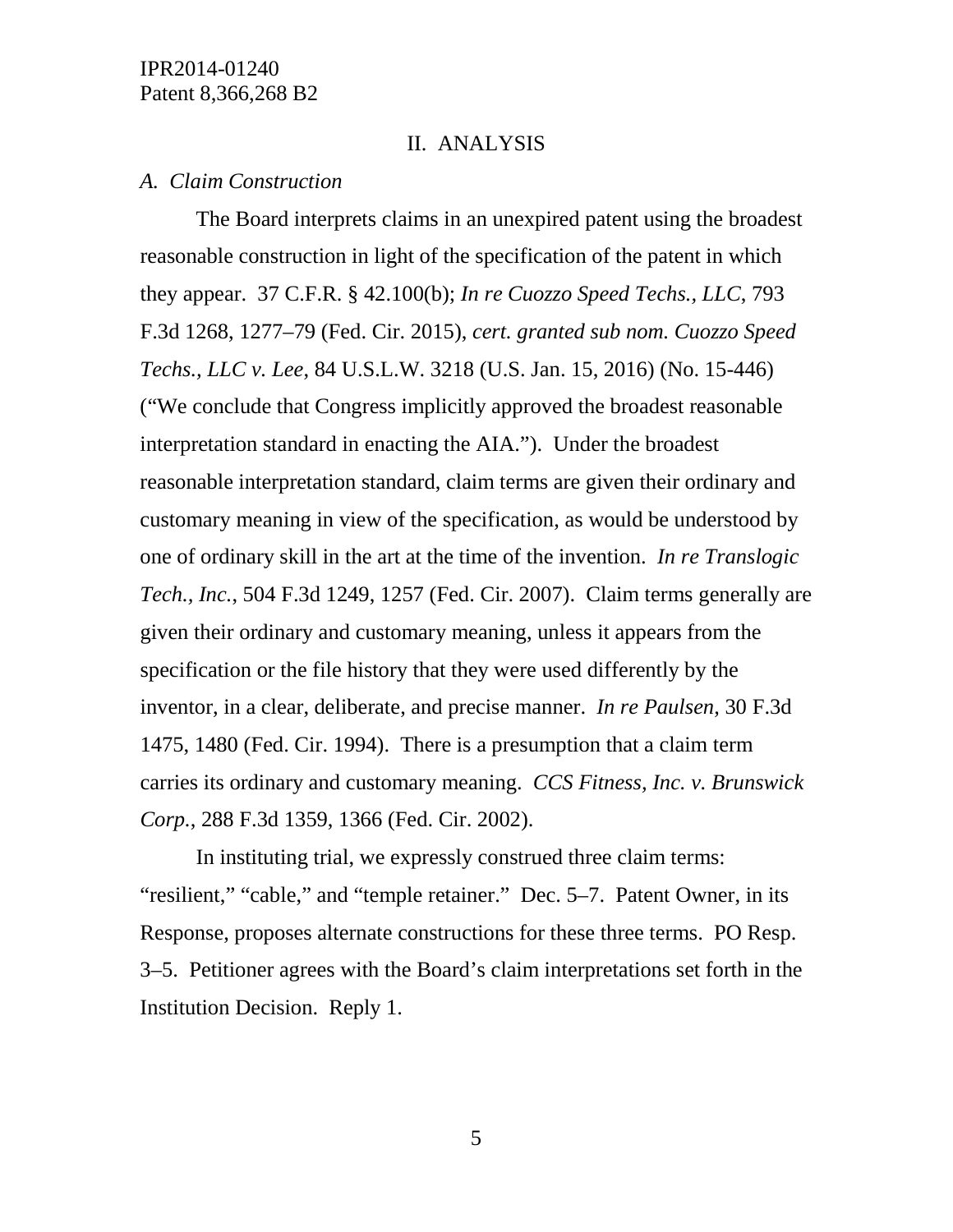## *1. "resilient"*

We construed the "resilient" portion of the term "resilient cable" to mean "having sufficient stiffness to maintain its shape and to return to its original form after being bent." Dec. 6. Patent Owner states that the existing construction "improperly requires a resilient cable or member to *always* return to its original shape after *any* bending." PO Resp. 3. Patent Owner proposes that we construe "resilient" to mean "having sufficient stiffness to maintain its shape and not easily exhibiting deflection memory, as one would find in a solid copper or aluminum wire of equal diameter." *Id.* at 4. Petitioner disagrees, arguing the specification "does not limit the scope of the term 'resilient' to a comparison involving 'a solid copper or aluminum wire of equal diameter.'" Reply 1. Petitioner also criticizes Patent Owner's comparison to solid copper or aluminum wire of equal diameter, stating that it would be nonsensical in view of the specification's uses of the term "resilient" in connection with other materials. *Id.* Patent Owner does not define "deflection memory" apart from describing it in the specification as a property of a particular type of wire. We decline to import specific examples from the specification into our interpretation of the claim terms. *In re Van Geuns*, 988 F.2d 1181, 1184 (Fed. Cir. 1993). Accordingly, we maintain our construction of the term "resilient" as "having sufficient stiffness to maintain its shape and to return to its original form after being bent."

### *2. "cable"*

We construed the "cable" portion of the term "resilient cable" "in accordance with its ordinary and customary meaning consistent with the [s]pecification, as the term would be understood by one skilled in the art."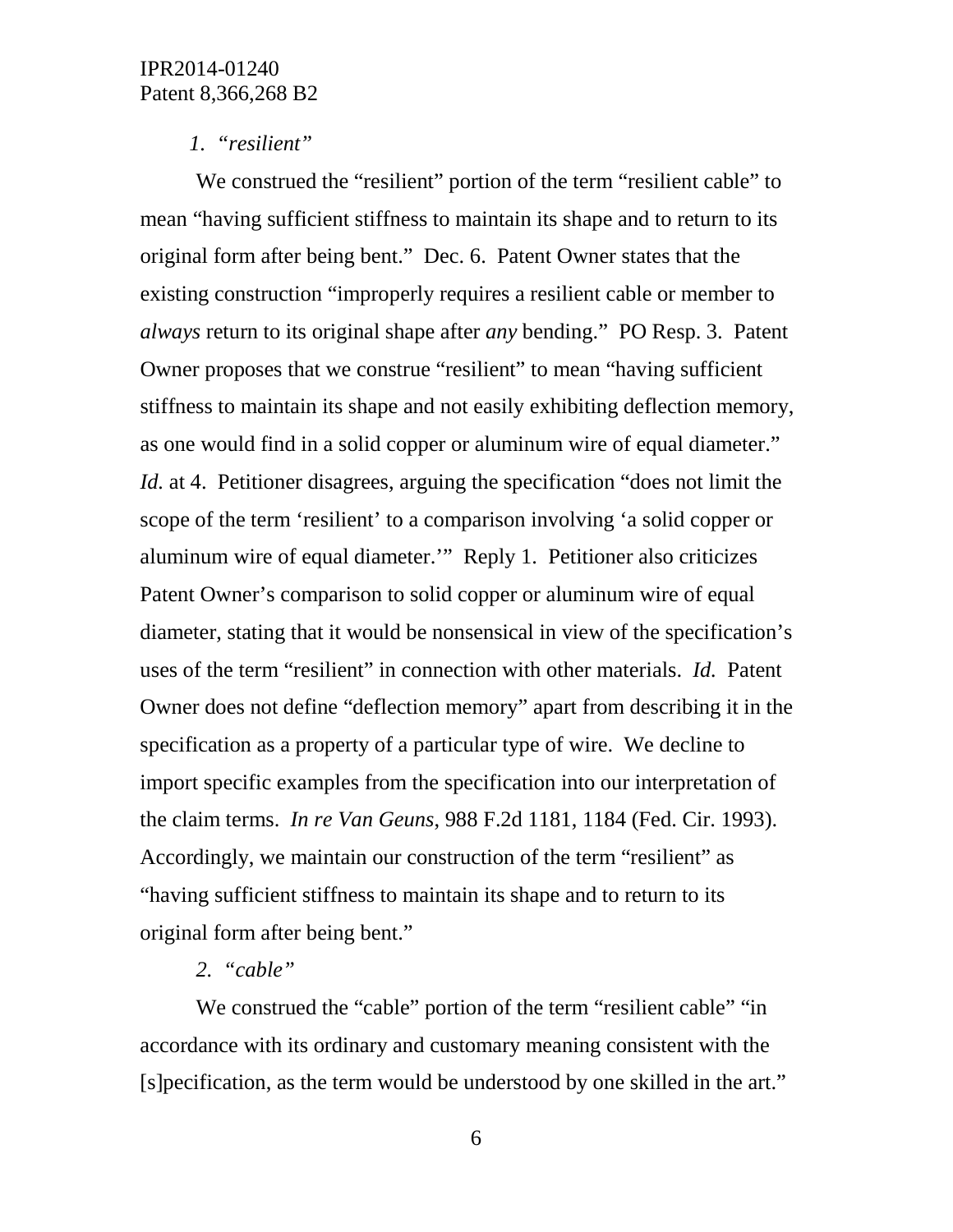Dec. 6. Patent Owner proposes that we construe "cable" to mean "a length of stranded line." PO Resp. 4. In support of that proposed construction, Patent Owner contends that "a cable of all sizes is commonly understood by a person of ordinary skill to be this kind of wound structure – whether used on cranes, on weight machines, or in jewelry." *Id*. at 4–5. Petitioner argues that cable should be interpreted broadly enough to include, *inter alia*, plastic monofilament line. Reply 3. Petitioner notes that Patent Owner's reliance on extrinsic evidence to support its proposed interpretation "fails to discuss the manner in which this term is actually used in the very field of endeavor at hand." *Id.* at 2. We do not find Patent Owner's statement regarding the understanding of the term "cable" in other fields of endeavor to be persuasive, given that the '268 patent is directed to eyewear. In that respect, we are not persuaded that the term "cable" in the context of eyewear implicitly requires a configuration viewed as "stranded." Upon the complete record before us, we see no reason to alter our earlier construction of the term "cable."

#### *3. "temple retainer"*

We construed the term "temple retainer" to mean "the components" of an eyeglass retention device that are attached to the eyeglasses." Dec. 7. In doing so, we noted that this construction was consistent with the cited disclosure in claim 1 of temple retainers that are "attached to a pair of eyeglasses." Ex. 1001, 4:38.

Patent Owner proposes that we construe "temple retainer" to mean "the components of an eyeglass retention device that are slid onto and off the end of the eyeglass temple." PO Resp. 4. Petitioner disagrees, arguing that "slid onto and off the end" language is entirely absent from the claims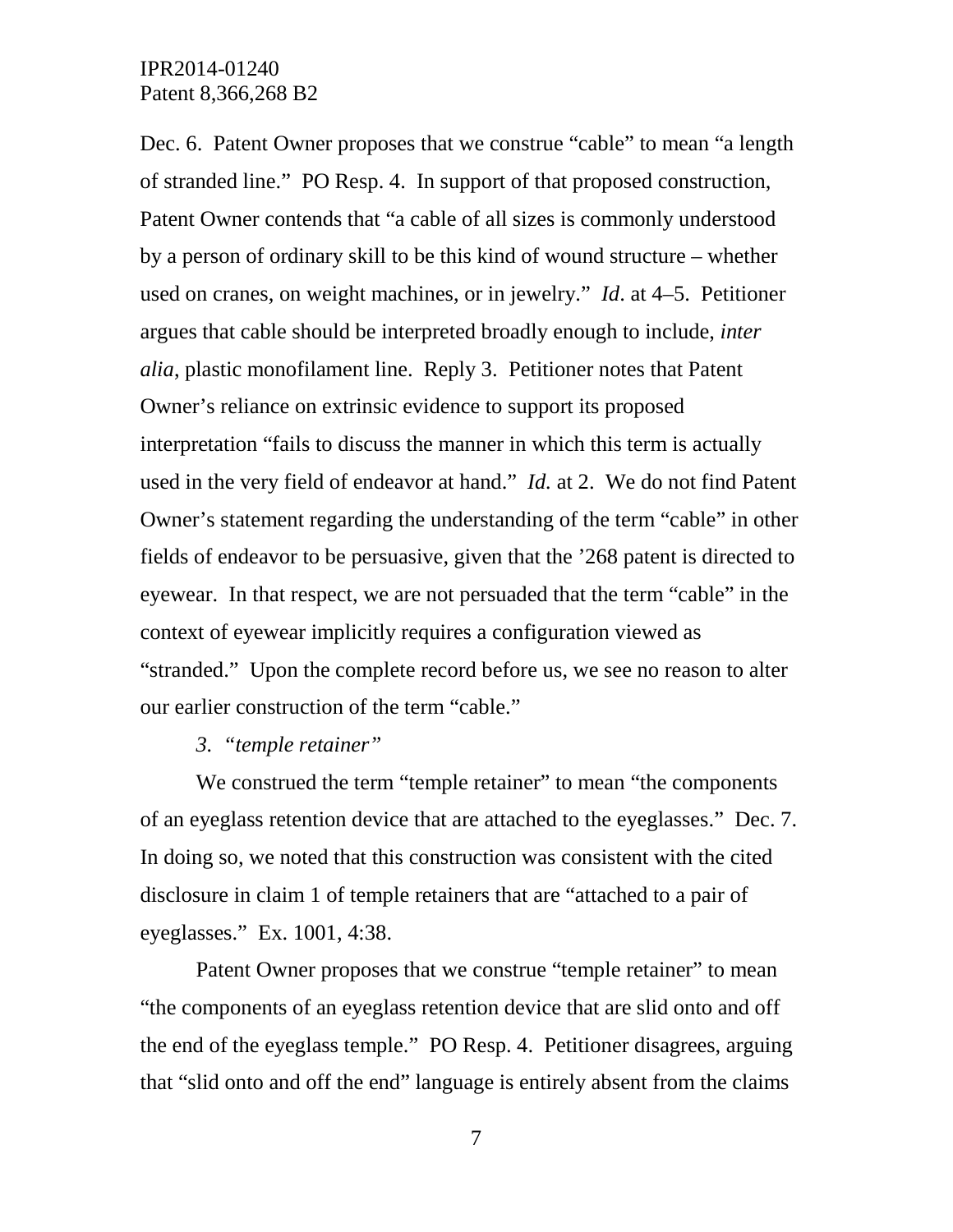as written and should not be imported into our construction. Reply 1–2. Neither party points us to any portion of the specification apart from the claims that defines "temple retainer."

The language of claim 1, in discussing temple retainers, states: "such that when the temple retainers are attached to a pair of eyeglasses . . . ." Ex. 1001, 4:37–38. Similarly, dependent claim 8, independent claim 9, and dependent claim 17, disclose that "the temple retainers are attached to a pair of eyeglasses." *Id.* at 4:60–61, 4:65–66, 6:11–12.

Dependent claims 4 and 12 narrow this limitation, stating that "each of said temple retainers comprises an opening for receiving the temple of a pair of eyeglasses." *Id.* at 4:47–49, 5:9–11. Claims 6 and 14 also narrow this limitation, stating "wherein said temple retainer is retained on an eyeglass temple by a friction fit." *Id.* at 4:54–55, 6:1–2.

Patent Owner's urged interpretation hews more closely to the version claimed in narrowing, dependent claims 4, 6, 12, and 14. Patent Owner does not explain how adopting a narrower claim construction does not violate claim construction principles when viewed in light of the broader claims 1, 8, 9, and 17. Patent Owner provides no explanation why we should adopt a construction for "temple retainer" that would render these dependent claims superfluous. *See InterDigital Commc'ns, LLC v. Int'l Trade Comm'n*, 690 F.3d 1318, 1324–25 (Fed. Cir. 2012). This counsels against reading this limitation into the independent claims. Upon the complete record before us, we see no reason to alter our earlier construction of the term "temple retainer."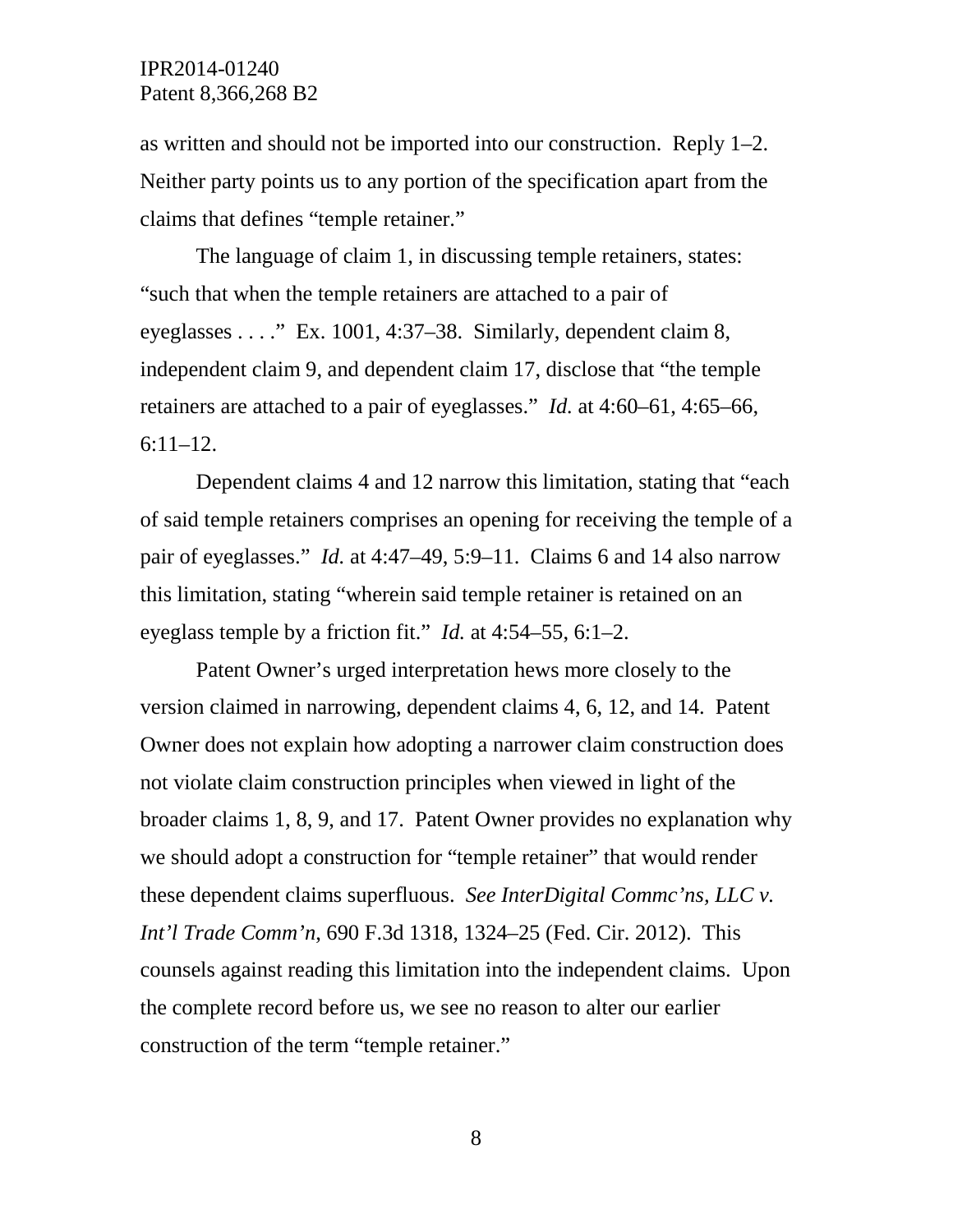# *B. Asserted Grounds of Unpatentability under 35 U.S.C. § 103*

Petitioner asserts that claims 1–17 are unpatentable under § 103 in view of certain combinations of the references. Pet. 34–59. In resolving the question of the obviousness of the claims, we consider the following underlying factual determinations: (1) the scope and content of the prior art; (2) any differences between the claimed subject matter and the prior art; and (3) the level of skill in the art; and (4) secondary considerations of nonobviousness. *See Graham v. John Deere Co.*, 383 U.S. 1, 17 (1966)

# *1. Prior Art*

*a. Monroe (Ex. 1002)*

Monroe, a newspaper article dated July 4, 1991, describes various eyewear retainers of the time. Ex. 1002, 1. The article states that the type of eyewear retainer that a user wears "around the back of his neck to hold his sunglasses on" has "only recently become popular among the wearers of glasses." *Id.* at 3. One eyewear retainer, attributed to Mark Sosin, is described as a "retainer [that] never hangs up and never drapes around his neck." *Id*. at 5. This retainer is made of a length of 300-pound test monofilament "so thick and stiff that the only knot it would take would be big enough to tie up a small ship." *Id*. As shown in the photograph below, Mr. Sosin secures the retainer to the frame of the eyeglasses "by wrapping dental floss around it and finishes off the knot as if he were tying a fly." *Id*.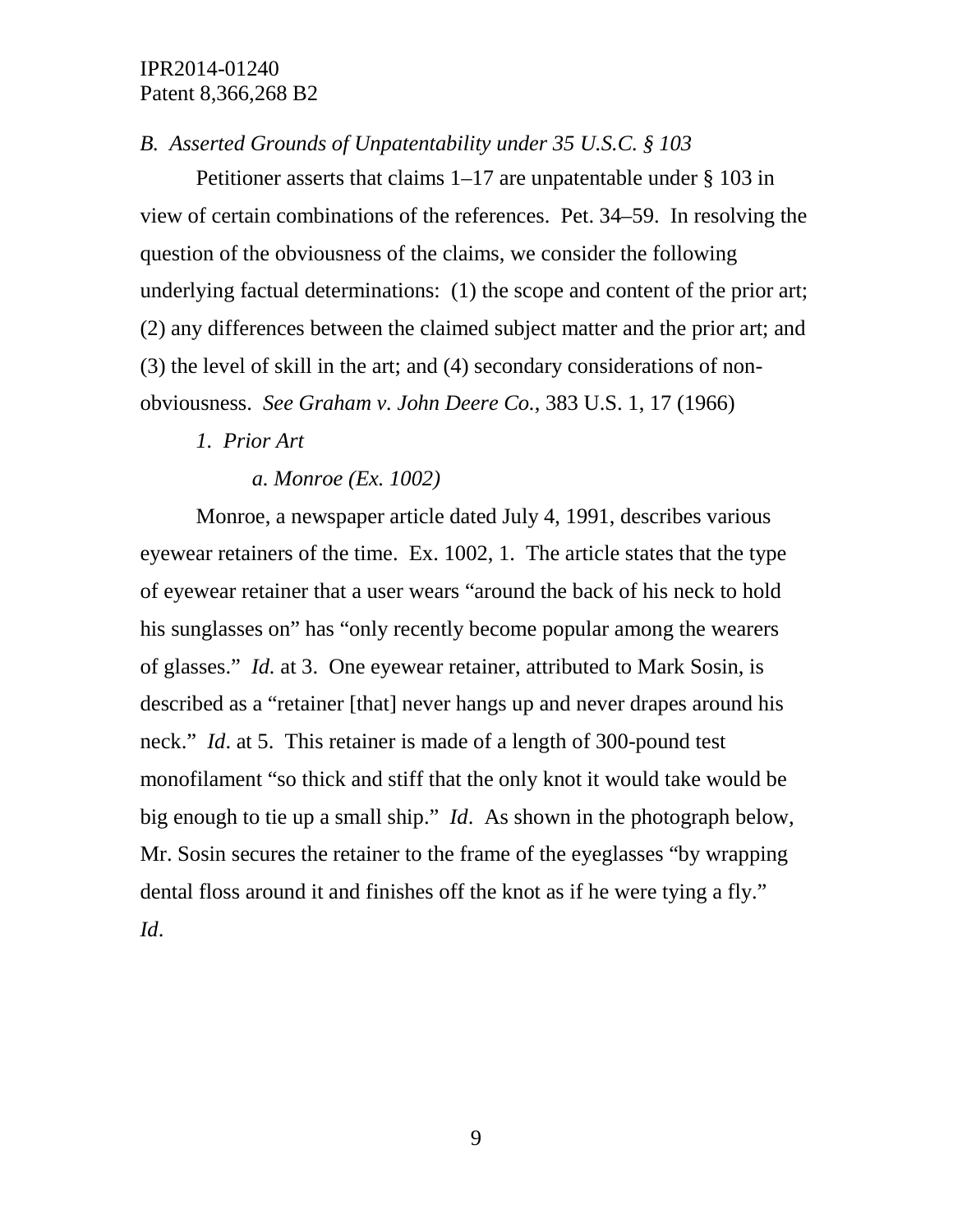

Photograph from Monroe (*Ex.* 1002 at 2.)

The portion of the photograph above shows Mr. Sosin using stout fishing line as a keeper for his sunglasses. Ex. 1002, 2; Pet. 36.

# *b. Mackay (Ex. 1003)*

Mackay discloses an eyewear retention device having eyeglass retainers, or connectors, capable of selectively coupling to different portions of an eyeglass. Ex. 1003, Figs. 2A, 2B, 2:61–63. Mackay discloses that the connectors attach to a cord that may comprise a variety of materials. *Id*. at 5:36–45. Mackay's Figures 2A and 2B as presented in the Petition are reproduced below: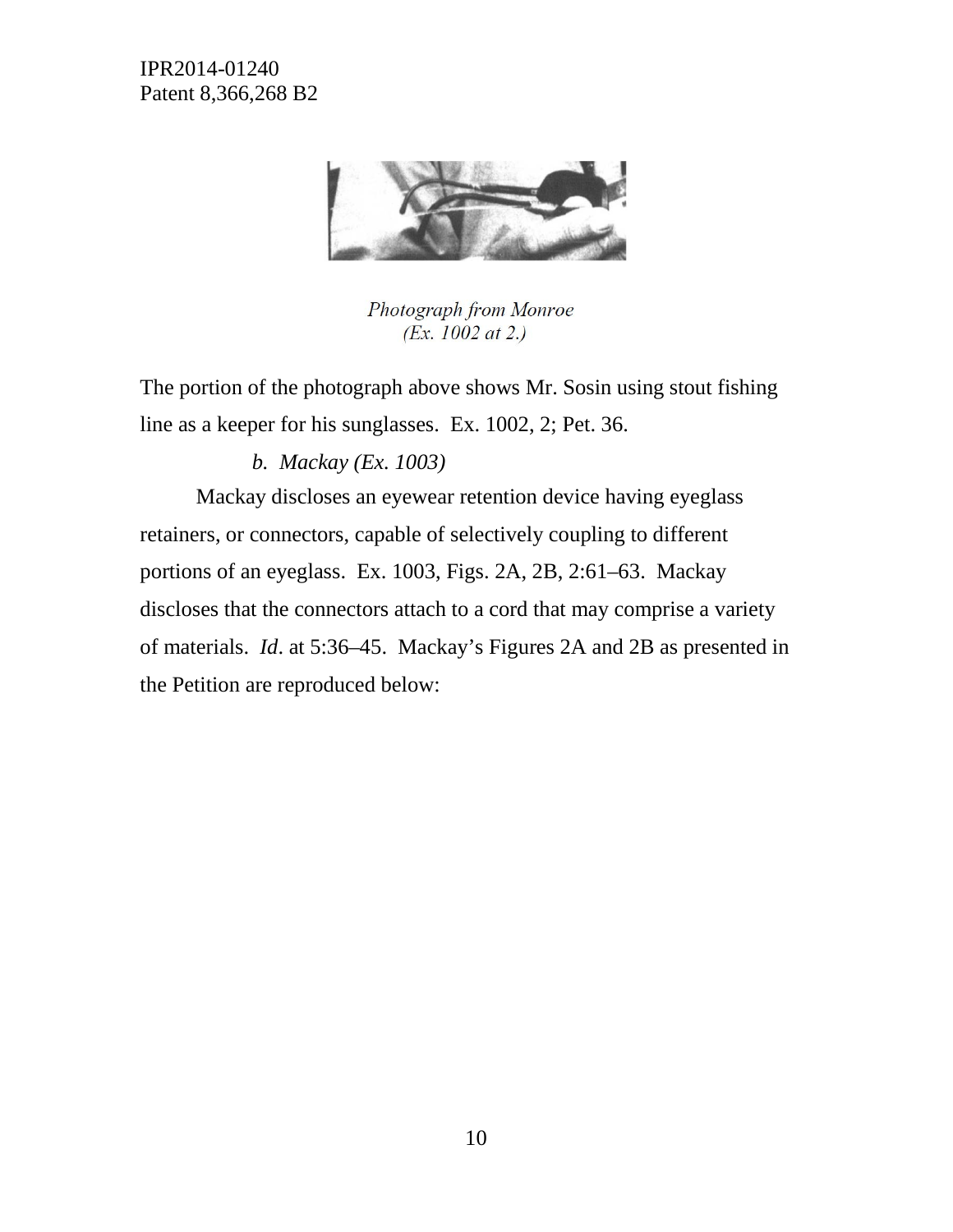

FIG. 2A of Mackay  $(EX. 1003$  at 4, with annotations.)

FIG. 2B of Mackay (*Ex.* 1003 at 5.)

Pet. 26. Figures 2A and 2B (shown above) of Mackay are alternate views of an eyeglass retainer as disclosed in Mackay. Ex. 1003, 2:27–35; Pet. 26.

# *c. Chisolm (Ex. 1005)*

Chisolm discloses two temple retainers attached to a "filament member." Ex. 1005, Abstract. Figures 6, 8–10, and 12 of Chisolm illustrate the temple retainers of Chisolm and some of the possible manners in which they can be positioned. Pet. 28–29 (citing Figs. 6, 8–10, 12, 3:67–4:3). A version of Figure 12, as annotated by Petitioner, is reproduced below: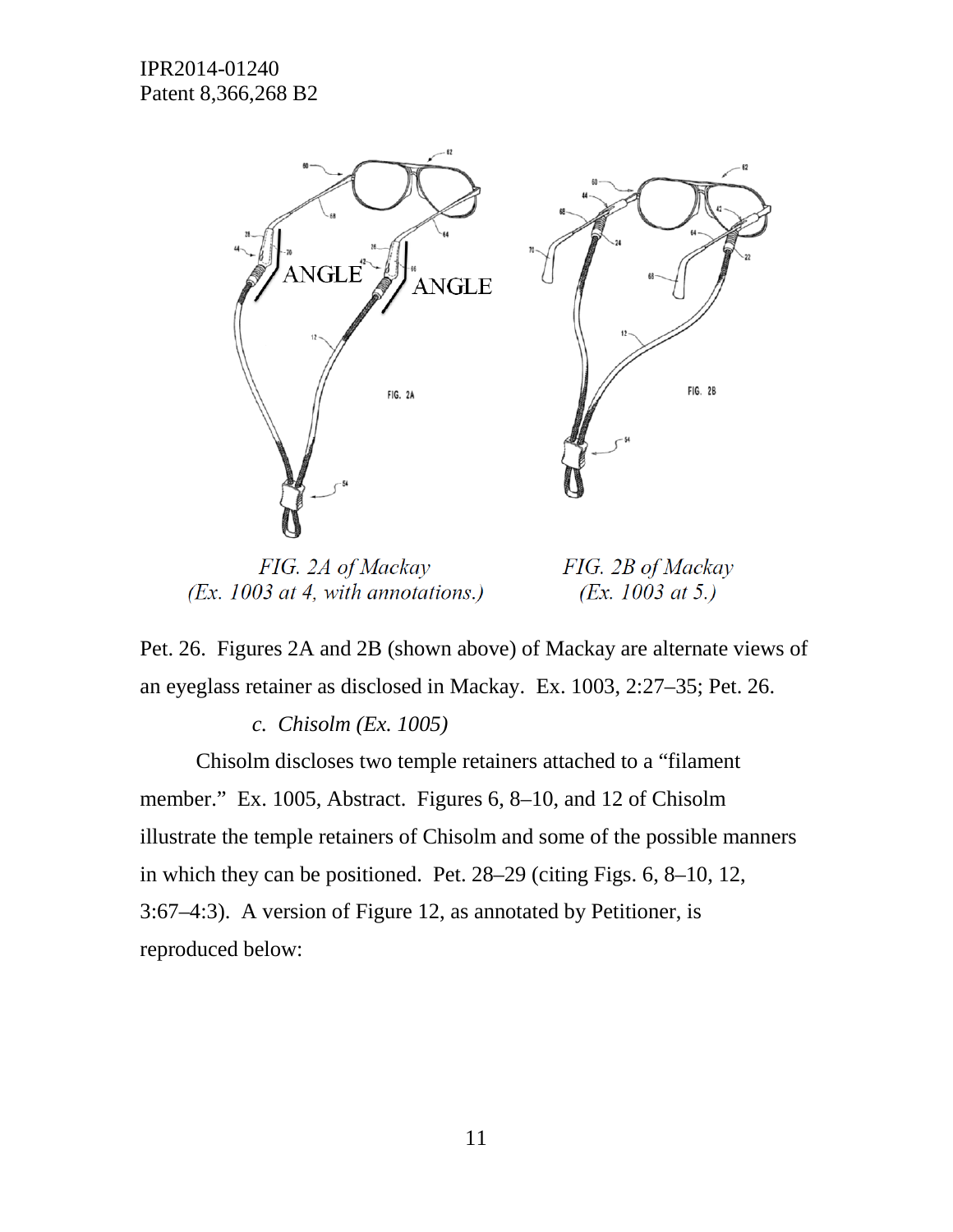

FIG. 12 of Chisolm (Ex. 1005 at 6, annotated.)

Pet. 29. Annotated Figure 12, reproduced above, is a view in cross section of an alternative embodiment of the gripping member of Chisolm where the transverse openings are not aligned. Ex. 1005, 3:7–9.

### *d. Miller (Ex. 1004)*

Miller is titled "Eyewear with Weighted Flexible Temples" and is directed to "the field of eyewear and more specifically to adjustable and flexible temples used with eyeglasses." Ex. 1004, (54), ¶ 2. Figure 9 of Miller as presented in the Petition is reproduced below:



FIG. 9 of Miller (Ex. 1004 at 10.)

Pet. 32. Figure 9 is a user's view of an eyewear assembly embodiment having a continuous flexible temple with a single sliding temple weight. Ex. 1004 ¶ 21. Miller provides that the flexible temple material can be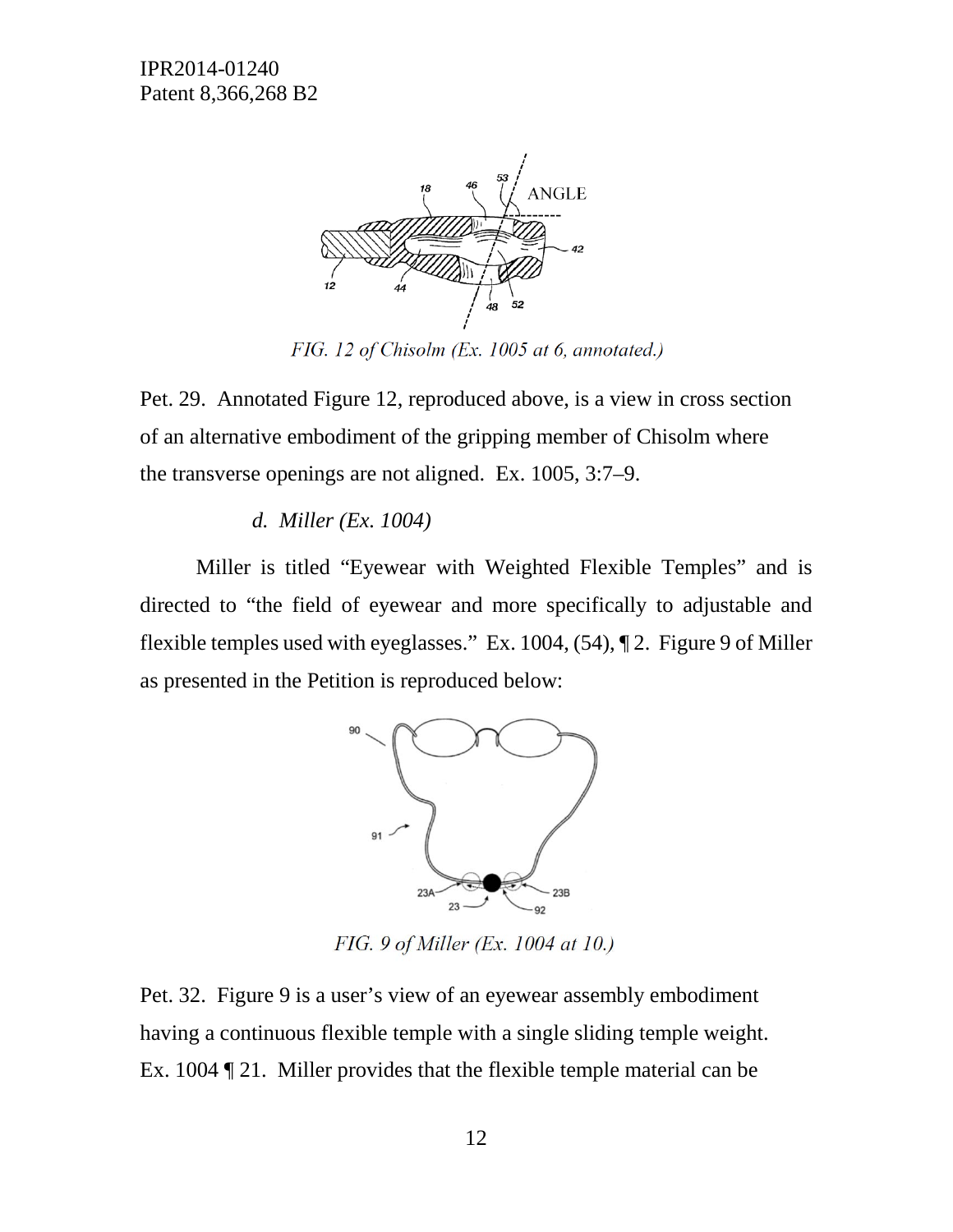"clear monofilament polymer with or without cladding capable of photonic transmission" and also can be "of chain, cloth, woven string, flexible fiber, plastic, composite, wire, optical fiber, electrical conductor, cable, multi-clad cable, coaxial cable, rottable [sic] in longitudinal axis cable insert, metal, and tubing." *Id.* ¶ 11.

### *2. Instituted Grounds under § 103*

#### *a. Monroe and Mackay*

Petitioner challenges claims 1, 3–9, and 11–17 as unpatentable over Monroe and Mackay under 35 U.S.C. § 103(a). Pet. 35–41. Petitioner presents a claim chart identifying where the individual features of the challenged claims are alleged to be found in Monroe and Mackay. *Id.*  at 37–41. Petitioner asserts that Monroe teaches all the elements of claim 1, with the exception of the two temple retainers, for which Petitioner relies on Mackay. *Id.* at 37. For independent claim 9, which differs from claim 1 only in that the term "resilient member" replaces "resilient cable," Petitioner relies largely on its arguments for claim 1. *Id*. at 39. Petitioner argues that one of skill in the art would have "immediately recognized that a simple substitution of the eyewear retainers of Mackay for the attachment method employed in Monroe would have had various advantages." *Id*. at 36 (citing Ex. 1007, 30–35).

#### *b. Monroe, Mackay and Miller*

Petitioner challenges claims 1–17 as unpatentable over Monroe, Mackay, and Miller under 35 U.S.C. § 103(a). Pet. 41–46. Petitioner's claim chart, for the most part, refers to the claim chart for the Monroe and Mackay ground, *supra*, with the exception of elements in claims 1, 2, 9, and 10. *Id*. at 42–46. In its claim chart concerning the ground based on Monroe,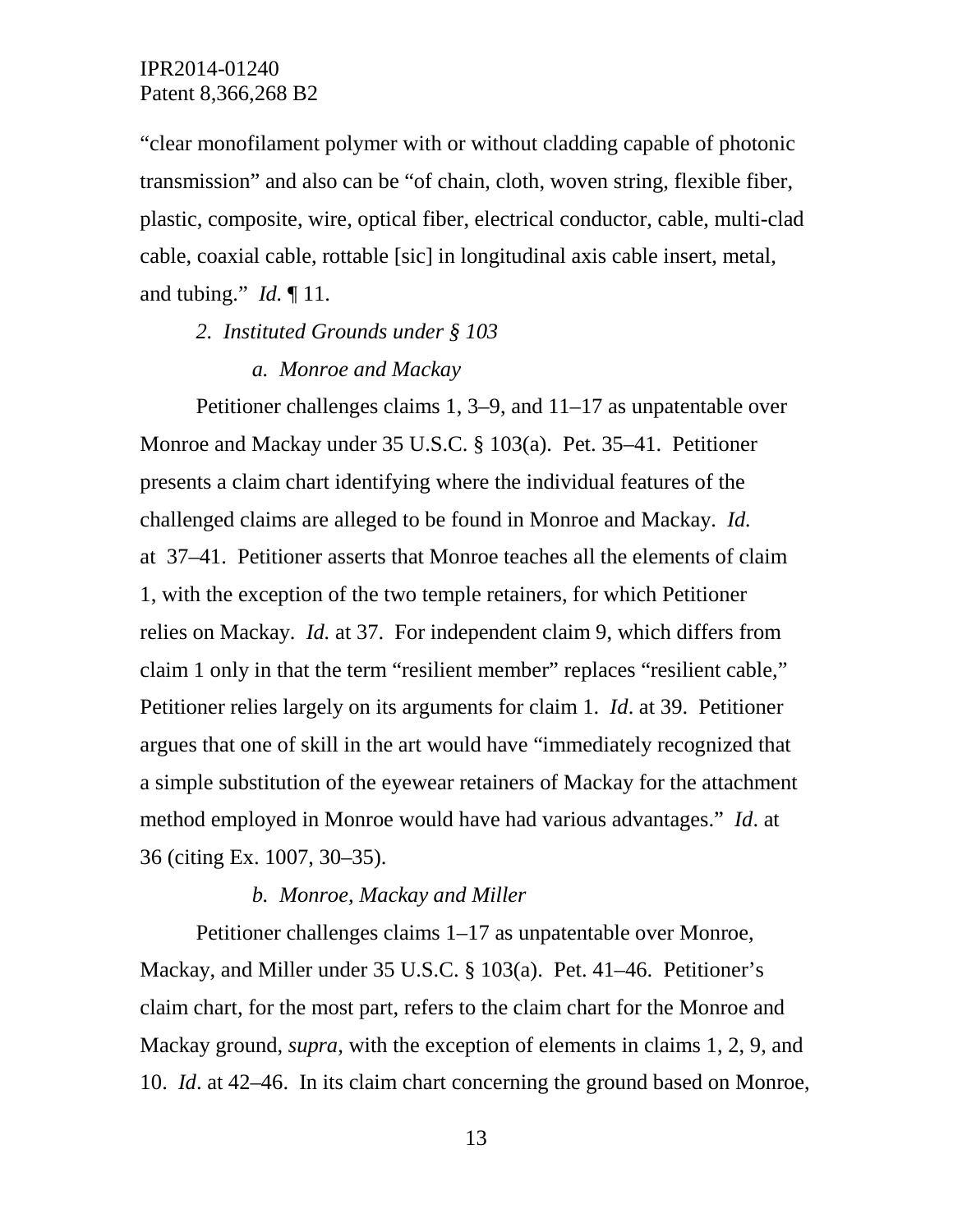Mackay, and Miller, Petitioner relies on Miller to teach the "resilient cable" and "resilient member" of claims 1 and 9, respectively, and the "made from a metallic core coated in a smooth casing" limitation of claims 2 and 10. *Id*. at 42–45. Petitioner argues that "Miller establishes that it was known in the art of eyewear retaining devices to substitute an elongated piece of resilient plastic with a flexible metallic cable having a smooth casing" and that "such a direct substitution of known parts would have been obvious to one of ordinary skill in the art." *Id*. at 41 (citing Ex. 1007, 30–32, 35–36).

#### *c. Chisolm and Monroe*

Petitioner challenges claims 1, 3–9, and 11–17 as unpatentable over Chisolm and Monroe under 35 U.S.C. § 103(a). Pet. 46–52. Petitioner asserts that Chisolm discloses two temple retainers attached to a "filament member." *Id*. at 27–28 (citing Ex. 1005, Abstract). Petitioner further asserts that Chisolm discloses an eyewear retention device comprising two temple retainers, and relies on Monroe to disclose the remaining elements of claim 1. Pet. 48. For independent claim 9, which differs from claim 1 only in that the term "resilient member" replaces "resilient cable," Petitioner relies largely on its arguments for claim 1. *Id*. at 50–51. According to Petitioner, Figures 6, 8–10, and 12 of Chisolm illustrate the temple retainers of Chisolm and some of the possible manners in which they can be positioned. *Id*. at 28–29. Petitioner further argues that one of ordinary skill in the art would have found it obvious to combine the teachings of Chisolm with those of Monroe, and specifically "would have been prompted to consider using the piece of monofilament disclosed in Monroe with Chisolm's devices based on Chisolm's suggestion that the 'filament material . . . may be made of any suitable material, including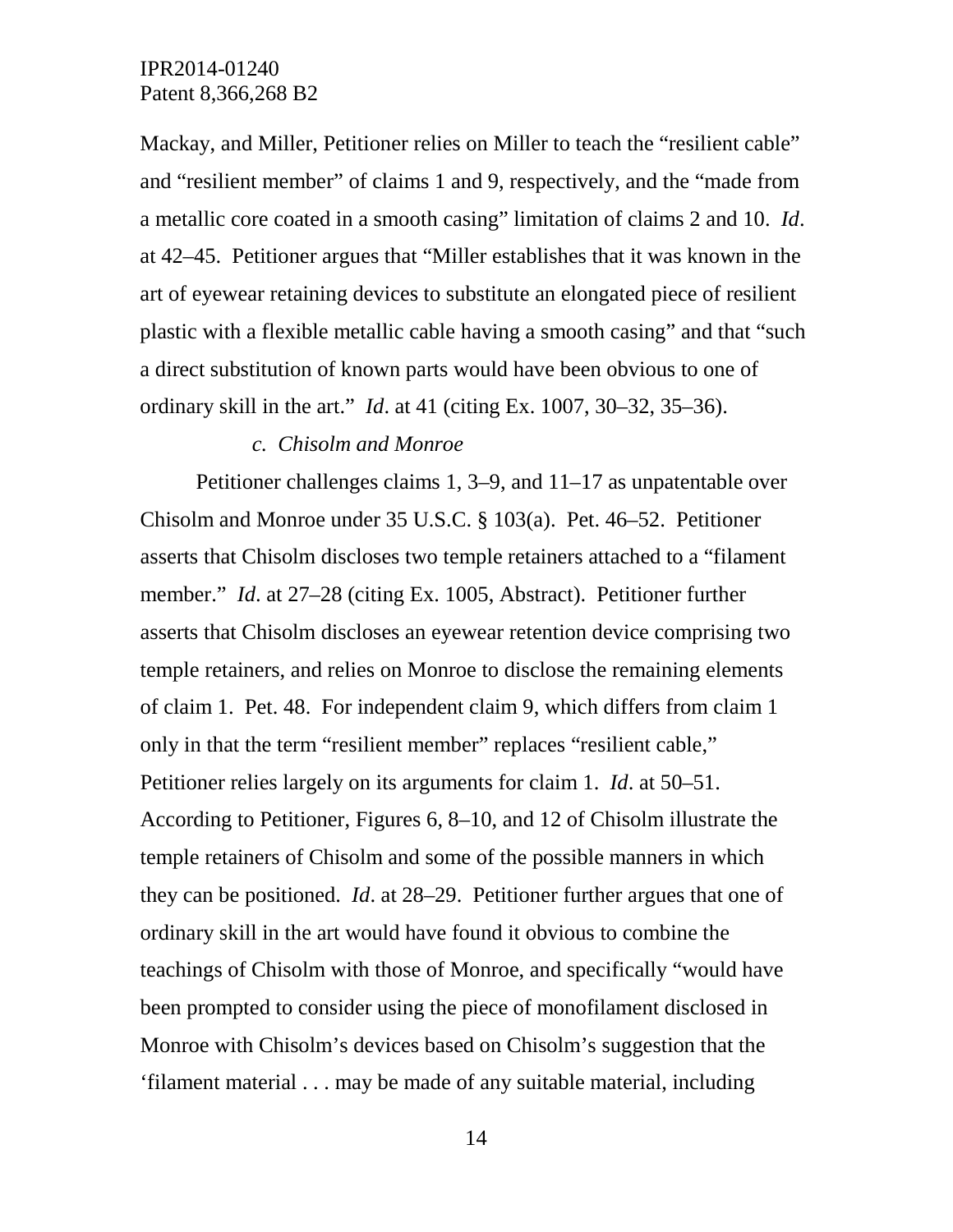metals, fabrics, woven or non-woven cord, plastics or elastomers.'" Pet. 47 (citing Ex. 1007, 30–32, 36–38).

#### *d. Chisolm, Monroe, and Miller*

Petitioner challenges claims 1–17 as unpatentable over Chisolm, Monroe, and Miller under 35 U.S.C. § 103(a). Pet. 52–53. For support, Petitioner refers to its claim charts and arguments in Sections VI.C, VI.D.2, and VI.D.3 of the Petition. *Id*. Petitioner argues that it would have been obvious to simply substitute any of the materials disclosed or suggested in Miller for the monofilament of Monroe. *Id.* at 52 (citing Ex. 1007, 30–32, 38).

#### *3. Analysis*

We have reviewed the Petition, the Patent Owner's Response, and Petitioner's Reply, as well as the relevant evidence discussed in those papers. Patent Owner's responses to Petitioner's arguments are focused on several categories not specific to any particular ground, namely: (a) the prior art does not teach all elements of the claimed invention; (b) even if all elements were in the prior art, there was no reason to combine them; (c) adding the resilient cable/member to an eyewear retainer was not a "simple substitution"; and (d) objective evidence. We address these arguments in turn.

# *a. Whether the prior art teaches all elements of the claimed invention*

Patent Owner argues that (1) the cited art fails to teach any *connection* between a resilient cable/member and two temple retainers; (2) no connection is disclosed in Monroe, so the prior art fails to teach that the cable extends rearward from the head of the wearer; (3) Monroe is only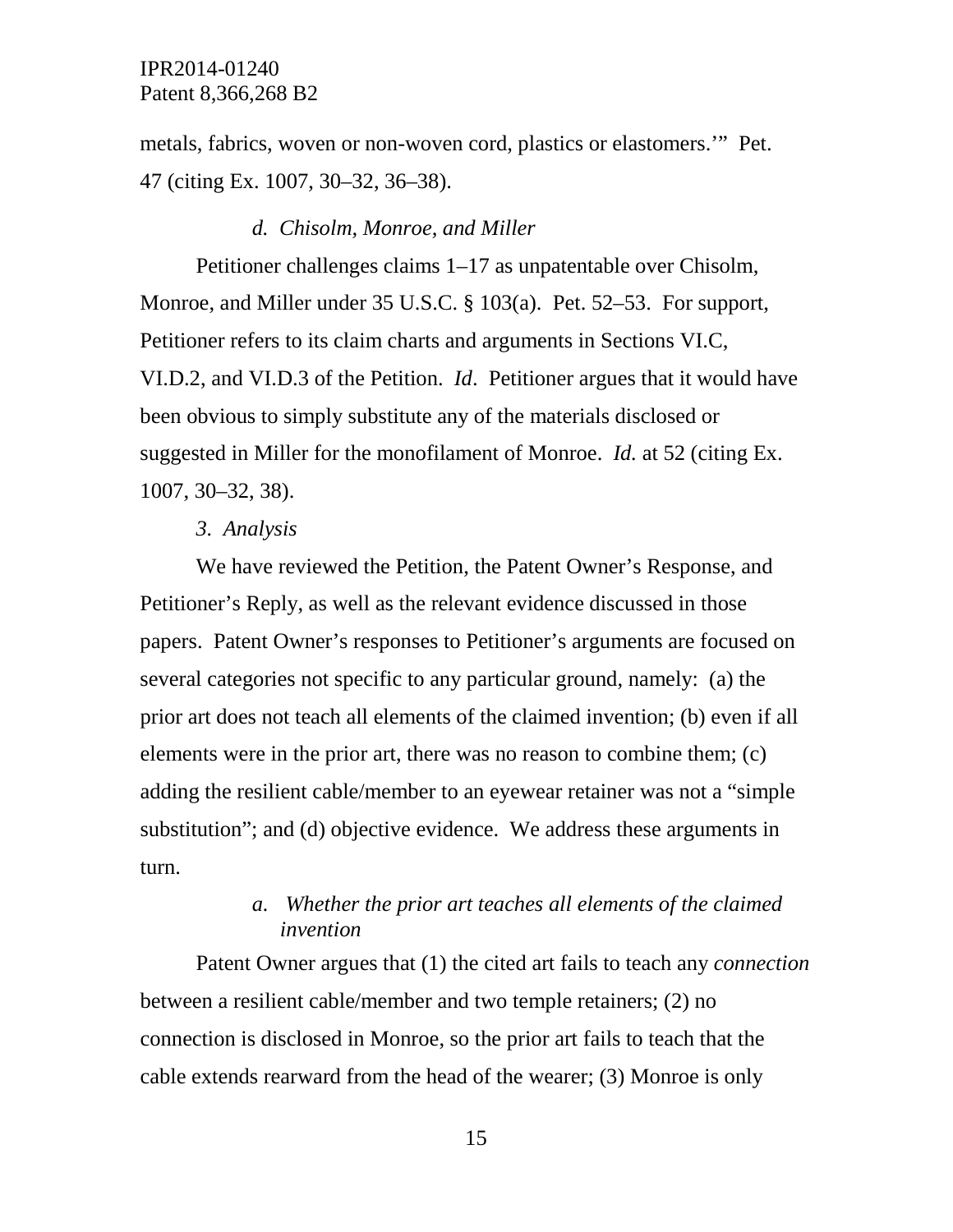plastic, and Miller does not disclose the materials for its Figure 9 embodiment, and thus the prior art fails to teach the cable/member made of a "metallic core coated in a smooth casing" of claims 2 and 10; (4) Mackay and Chisolm fail to teach the "said back portion being connected to said cable [resilient member]" of claims 5 and 13; (5) Mackay and Chisolm do not teach the "angle" of claims 7 and 15; and (6) Monroe does not teach the "arc suspended substantially in the air" element of claims 8 and 17. PO Resp. 20–22.

Petitioner responds: (1), (2), Patent Owner's understanding of "connection" is inconsistent with its plain and ordinary meaning, and under the broadest reasonable interpretation of the term, Monroe discloses a connection between a resilient cable/member and two temple retainers; (3) Miller's disclosure explicitly lists options for its flexible temple element, and one of ordinary skill in the art would consider all these materials; (5) Mackay describes its connectors 18, 20 as being "angled," and Chisolm expressly states that the temple retainers are angled; and (6) it would have been obvious to one of ordinary skill in the art to bend the monofilament of Monroe into a natural arc shape. Reply 3–6, 15–16; Tr. 14:16–15:15 (discussing connection). Petitioner refers to its arguments in the "simple substitution" section for further support. Reply 4.

Petitioner has argued in its Petition, as supported by its claim charts, that all the limitations of the claims are found in the prior art references. Patent Owner bases its first two arguments on a lack of "connection," a term which we have not been asked to construe, and which does not appear in the claims. Rather, the claims and the Abstract discuss "temple retainers *connected* by a resilient cable" or "member." Ex. 1001, Abstract. We are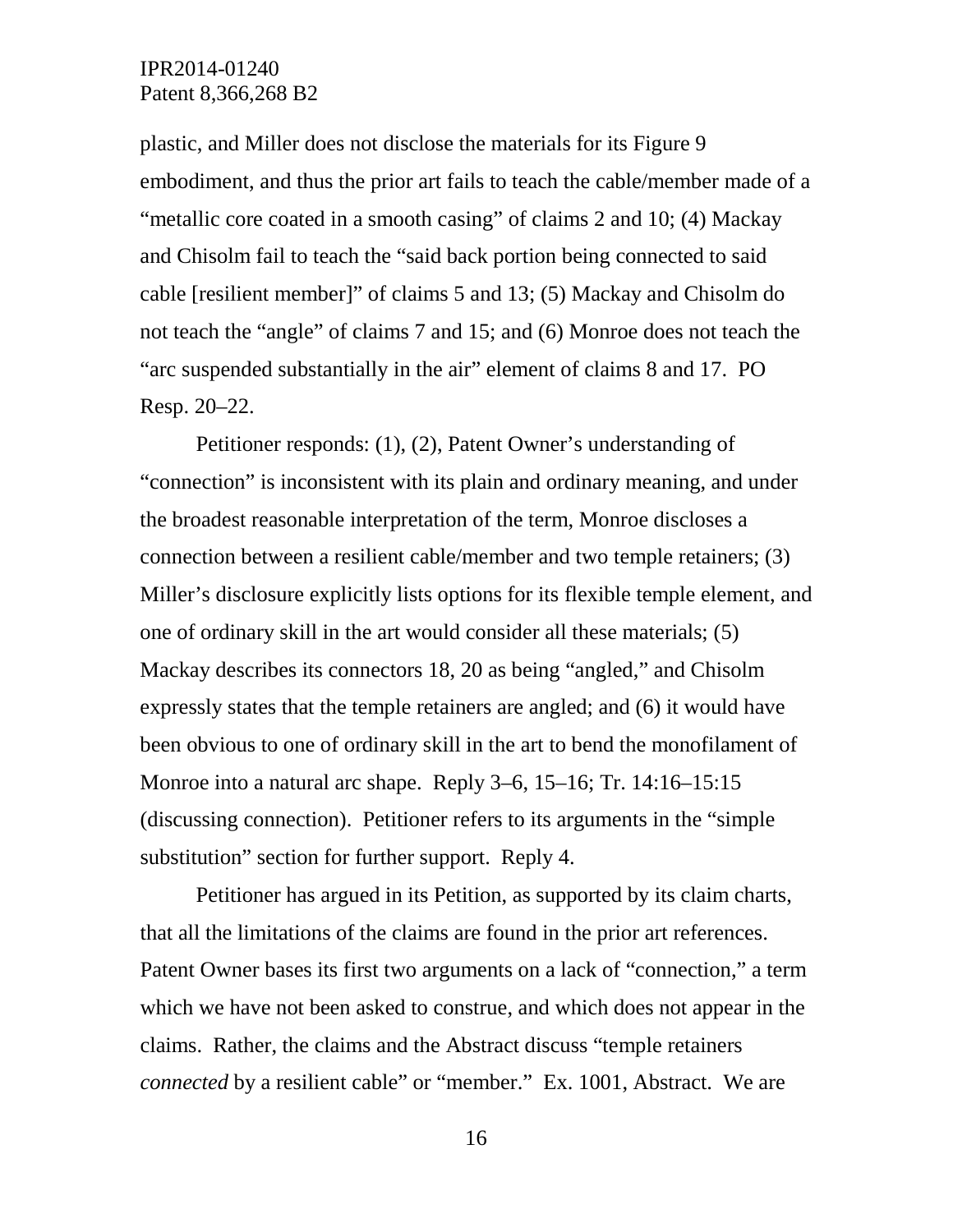persuaded by Petitioner's claim charts and arguments that the combination of references teaches "temple retainers connected by a resilient cable" or "member." Pet. 35–37 (citing Ex. 1003, Abstract; Ex. 1002, 5 ¶ 4), 46–48 (citing Ex. 1005, Abstract; Ex. 1002,  $5 \nparallel 4$ ). Specifically, the test monofilament of Monroe, combined with the retainers taught in Mackay and Chisolm, respectively, results in an eyewear retention device having two temple retainers connected by a resilient cable. The specification does not discuss the term "connected," much less give it a meaning beyond its ordinary and customary one. We are not persuaded that a narrow reading of the term is warranted given the lack of discussion in the specification and the general nature of the claims. We understand that Monroe's resilient cable/member must in some way be connected or attached to the eyeglasses in order to function. Indeed, there can be no credible argument to the contrary. We do not perceive a shortcoming in the Monroe reference in this regard. Moreover, we understand that Petitioner also relies on references other than Monroe for the temple retainer element of the claims.

Regarding the limitations of claims 2 and 10, we are persuaded by Petitioner's claim charts and arguments that Miller discloses materials including a cable/member made from a metallic cord coated in a smooth casing. Pet. 42–43 (citing Ex. 1004, Figs. 5, 9, ¶¶ 11, 24, 32). For example, we are persuaded that Miller teaches a cable/member made from a metallic core coated in a smooth casing because it specifically discusses that, in the field of eyewear, it was well known to use a variety of materials, including, for example, coaxial cable, to encircle a wearer's head. Ex. 1004 ¶ 11.

Regarding the limitations of claims 5 and 13, we are persuaded by Petitioner's claim charts and arguments that Mackay and Chisolm teach the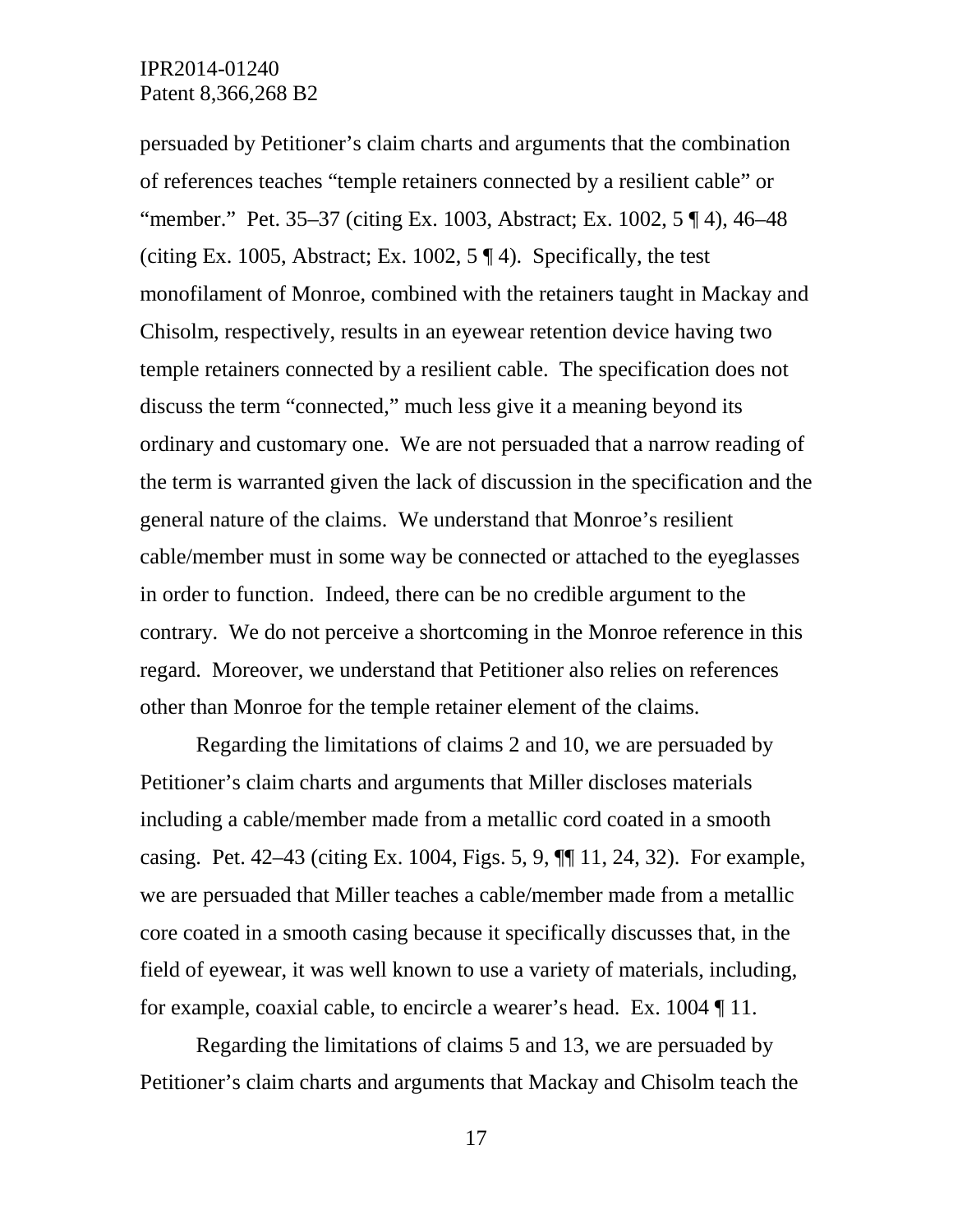"said back portion being connected to said cable/resilient member." Pet. 38 (citing Ex. 1003, 2:64–67), 49 (citing Ex. 1005, 3:45–48, Fig. 6). Patent Owner's argument that "the connection in those references is not with a resilient cable/member" goes more to the "simple substitution" arguments, and also overlooks Petitioner's reliance on other references to disclose the cable/member element. Petitioner relies on Mackay and Chisolm for the specific temple retainer features recited in claims 5 and 13, and proposes combining these teachings with those of Monroe and/or Miller regarding the specific type of cable/member recited (i.e., "a resilient cable").

Regarding the "angle" limitation of claims 7 and 15, we are persuaded by Petitioner's argument and claim charts that Mackay and Chisolm each teach this limitation. Pet. 38 (citing Ex. 1003, Fig. 2A), 49–50 (citing Ex. 1005, Fig. 12, 3:66–4:3). Patent Owner's arguments to the contrary focus on alternate embodiments in an attempt to highlight inconsistencies in the references. We are persuaded that Mackay teaches this limitation because it specifically discusses and depicts connectors 18, 20 as being "angled." Ex. 1003, 4:25–29, Figs. 1–3B. We are also persuaded that Chisolm teaches this limitation because it specifically discusses and depicts that the temple retainers are angled. Ex. 1005, Figs. 8–10, 12, 4:48–55. We are not persuaded that the arguments made by Patent Owner appropriately account for these explicit disclosures of Mackay and Chisolm.

Finally, regarding the "arc suspended substantially in the air" limitation of claims 8 and 17, we find Petitioner's arguments persuasive that Monroe teaches this element. Pet. 38–39 (citing Ex. 1002, 2, 5; Ex. 1007, ¶ 40). We take into consideration Patent Owner's argument that the picture of Monroe is cropped, and thus neither the picture nor the text show this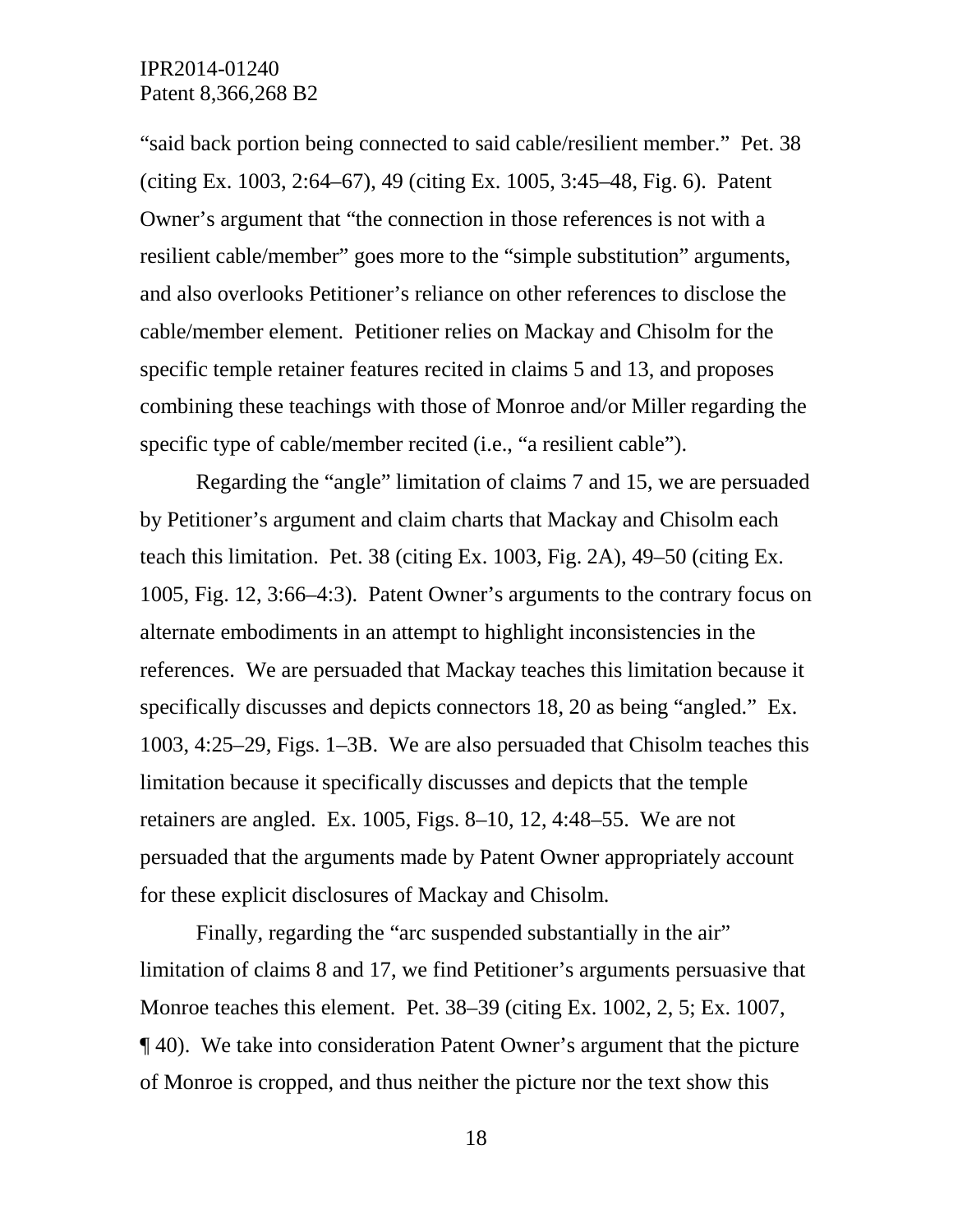limitation. However, we are persuaded by description in the reference itself, which states that Sosin "bends a length of 300-pound test filament," and Petitioner's argument that the ordinarily skilled artisan would have formed the filament into an arc to "merely allow the bent monofilament to assume a natural arc shape when bent" rather than crimp it as suggested by Patent Owner. Ex. 1002, 5; Reply 6.

- *b. Reasons to combine the prior art*
	- *i. Teaching away*

Patent Owner argues that the prior art references teach away from each other: (1) Monroe teaches against attaching 300 pound test monofilament to a flexible temple retainer; (2) the slider in Mackay and Chisolm teaches away from using a resilient member; (3) "Monroe's flexible temple retainers with readily bendable accordion-like ends teach away from keeping the resilient member of Monroe off the neck;"<sup>[3](#page-18-0)</sup> (4) Mackay and Chisolm secure glasses to the face by tightening the cord against the neck, teaching away from Monroe's purpose of staying off the neck; (5) Mackay teaches against using a normalizing angle that would lift the cable/resilient member up; and (6) Miller teaches away from using the resilient member of Monroe because Miller requires a flexible temple element. PO Resp. 23–24.

Petitioner responds: (1) Patent Owner does not explain how Monroe affirmatively dissuades one of skill in the art from using monofilament line with flexible temple retainers; (2), (4) Mackay discloses an embodiment

<span id="page-18-0"></span><sup>&</sup>lt;sup>3</sup> Although the first mention of "Monroe" in Petitioner's third argument appears to be a typographical error, because Patent Owner does not elsewhere discuss Monroe's flexible temple retainers, we do not speculate as to what Patent Owner may have intended to argue, and do not discuss it separately.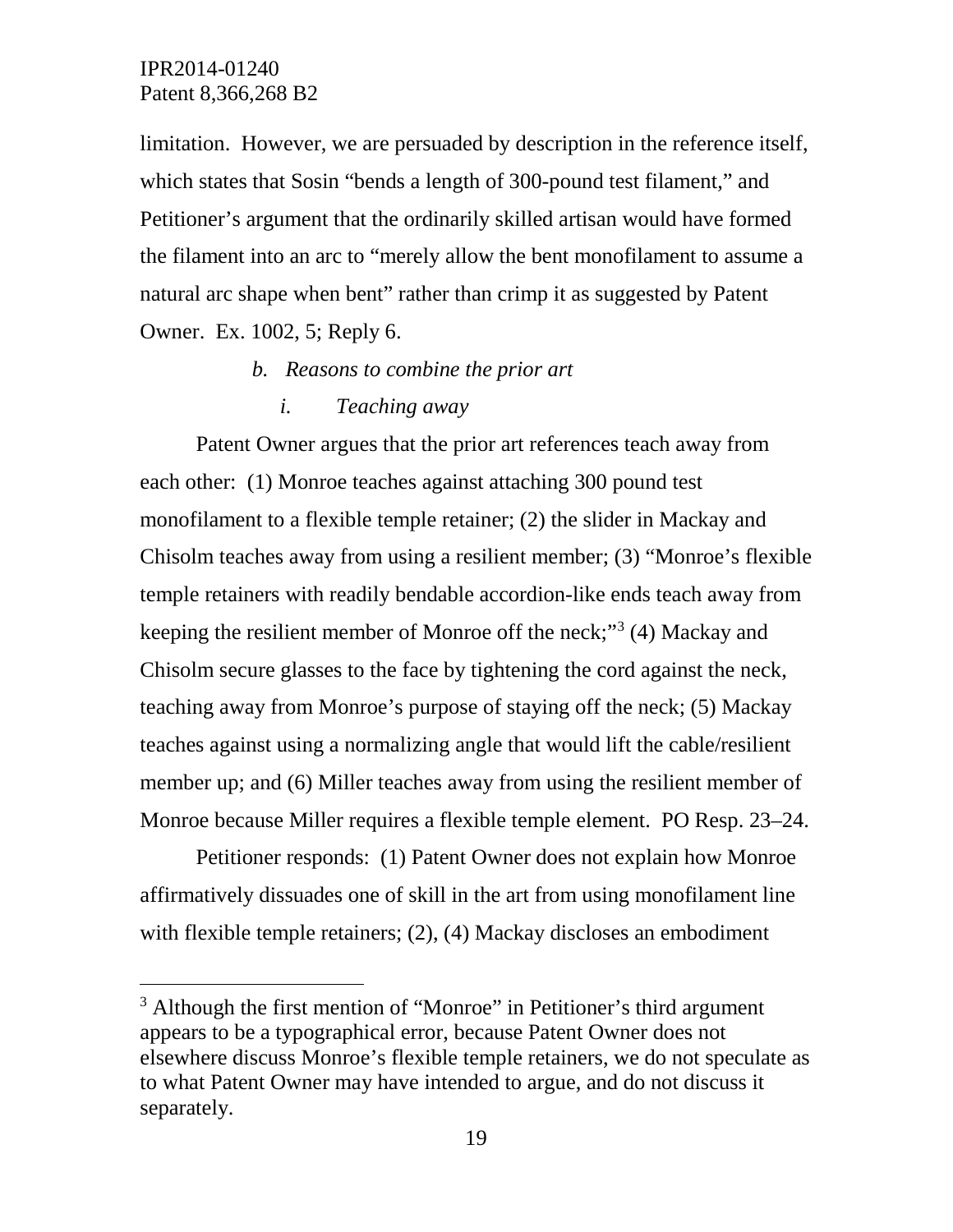without a slider, and the slider of Chisolm is optional; (5) the teachings of Mackay upon which Patent Owner relies are optional; and (6) Miller merely illustrates the variety of materials that could be used as interchangeable replacements for monofilament line. Reply 7–11.

A reference is available for all that it teaches to a person of ordinary skill in the art. *Merck & Co. v. Biocraft Labs., Inc.,* 874 F.2d 804, 807 (Fed. Cir. 1989) ("'the fact that a specific [embodiment] is taught to be preferred is not controlling, since all disclosures of the prior art, including unpreferred embodiments, must be considered'") (quoting *In re Lamberti*, 545 F.2d 747, 750 (CCPA 1976)). "The prior art's mere disclosure of more than one alternative does not constitute a teaching away from any of these alternatives because such disclosure does not criticize, discredit, or otherwise discourage the solution claimed . . . ." *In re Fulton*, 391 F.3d 1195, 1201 (Fed. Cir. 2004). "We will not read into a reference a teaching away . . . where no such language exists." *DyStar Textilfarben GmbH & Co. Deutschland KG v. C.H. Patrick Co*., 464 F.3d 1356, 1364 (Fed. Cir. 2006). None of Patent Owner's examples of purported "teaching away" criticize, discredit, or otherwise discourage the solution claimed. Patent Owner presents a one- or two-sentence statement to support each asserted "teaching away" ground, but fails to provide a persuasive analysis of why the references affirmatively teach away in the manner asserted by Patent Owner. We are persuaded, rather, by Petitioner's more detailed responses explaining why the prior art references do not "teach away" in the manner alleged by Patent Owner. *See* Reply  $7-11$ .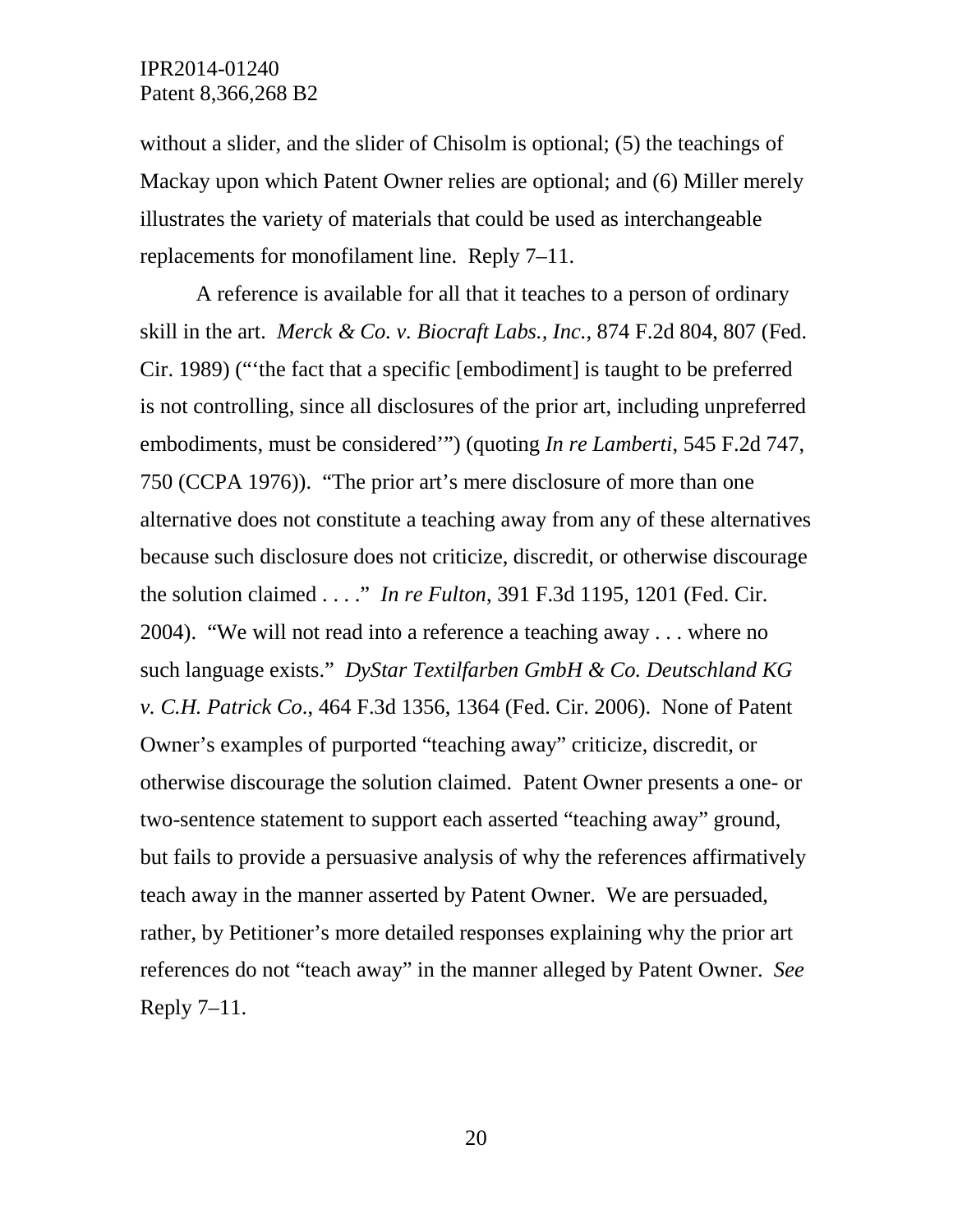### *ii. "Being in the way"*

Patent Owner defines the "being in the way" problem as "a problem caused by prior art retainers—the burden of the retention cord on the neck and its being in the way of and getting ensnared in the wearer's garments." PO Resp. 2. Patent Owner argues that actual, highly skilled artisans employed by Petitioner had not recognized "being in the way" as a problem to be solved. *Id.* at 24. Rather, Patent Owner argues, "only by the use of improper hindsight could a factfinder find that a *hypothetical* person of ordinary skill would have taken a path that multiple *actual* persons of ordinary skill never took, even with the prior art right in front of them." *Id.*  at 29.

Petitioner replies that the "being in the way" problem had been solved in the prior art, by Mark Sosin. Reply 12–13 (citing Ex. 1002, 5). Petitioner criticizes as irrelevant Patent Owner's focus on whether individuals at Chums and Croakies solved the problem. *Id.* at 12. Petitioner also argues that it could not "develop *every* device that would be obvious," but rather waited until there was an apparent market. *Id.* at 13–14.

We are persuaded that Mr. Sosin's device, disclosed in the Monroe reference, solved the "being in the way" problem. Mr. Sosin stated "I don't like light line that falls on my neck in the heat." Ex. 1002, 5. In his development, the retainer "never hangs up and never drapes around his neck. Indeed, it sticks straight out behind his head at all times the glasses are worn." *Id.* Patent Owner argues that Mr. Sosin was not one of ordinary skill in the art. Tr. 55:18–19. Patent Owner relies on *KSR* to argue that the invention would have to have been made by a skilled designer of eyewear retainers as of 2007–08. PO Resp. 24 (citing *KSR Int'l Co. v. Teleflex Inc.*,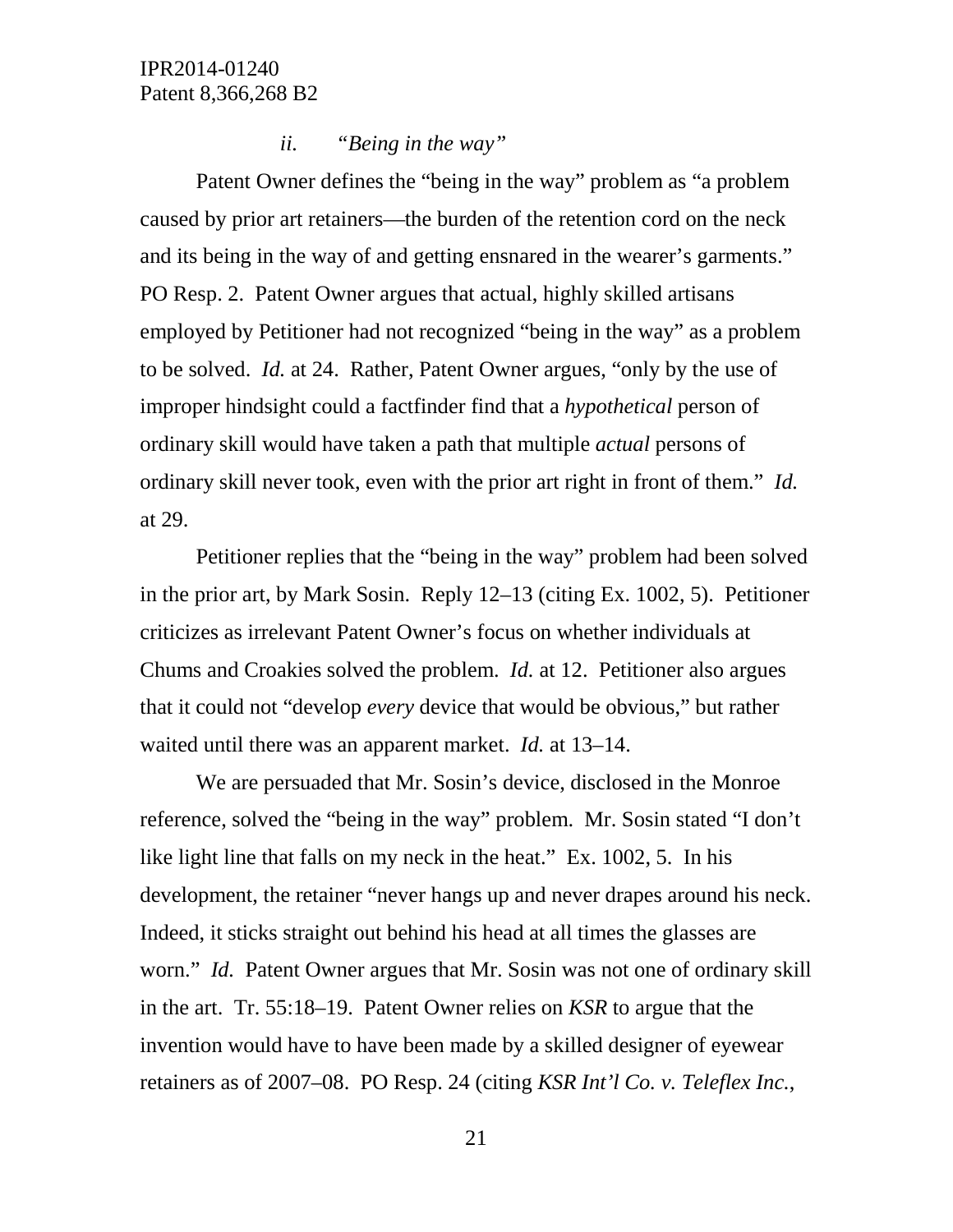550 U.S. 398, 424 (2007)). However, we are not directed to any case law disqualifying one of purportedly less than ordinary skill in the art from inventing relevant prior art. We are not persuaded that Mr. Sosin, because he was not employed at Chums or Croakies during the time period Patent Owner discusses, is ineligible to solve the problem of "being in the way." Nor are we persuaded that it matters whether or not the individual or individuals that solved the problem were employed at Chums or Croakies. Thus, we are not persuaded that the "being in the way" problem had not been solved prior to Patent Owner's invention.

*iii. Recognition of the problem required for invention* Patent Owner argues that persons of ordinary skill in the art had not recognized the "being in the way" problem solved by the '268 patent. PO Resp. 30. Mr. Sosin, according to Patent Owner and "all the experts' definitions," was not a person of ordinary skill. *Id.* (no citation provided). Patent Owner relies on *Leo Pharmaceutical Products Ltd. v. Rea*, 726 F.3d 1346 (Fed. Cir. 2013) to support its argument that the '268 patent recognized and solved "a problem that the prior art did not recognize and a problem that was not solved" for a long period of time. PO Resp. 29–30 (citing *Leo*, 726 F.3d at 1353).

Petitioner responds that Mr. Sosin did in fact recognize and solve the "being in the way" problem, relying on its earlier arguments. Reply 14. Patent Owner does not explain persuasively, or provide support for, why Mr. Sosin's invention does not constitute "prior art" that both recognized and solved the problem. As discussed above, and for the reasons provided above, Mr. Sosin recognized and solved the problem at issue.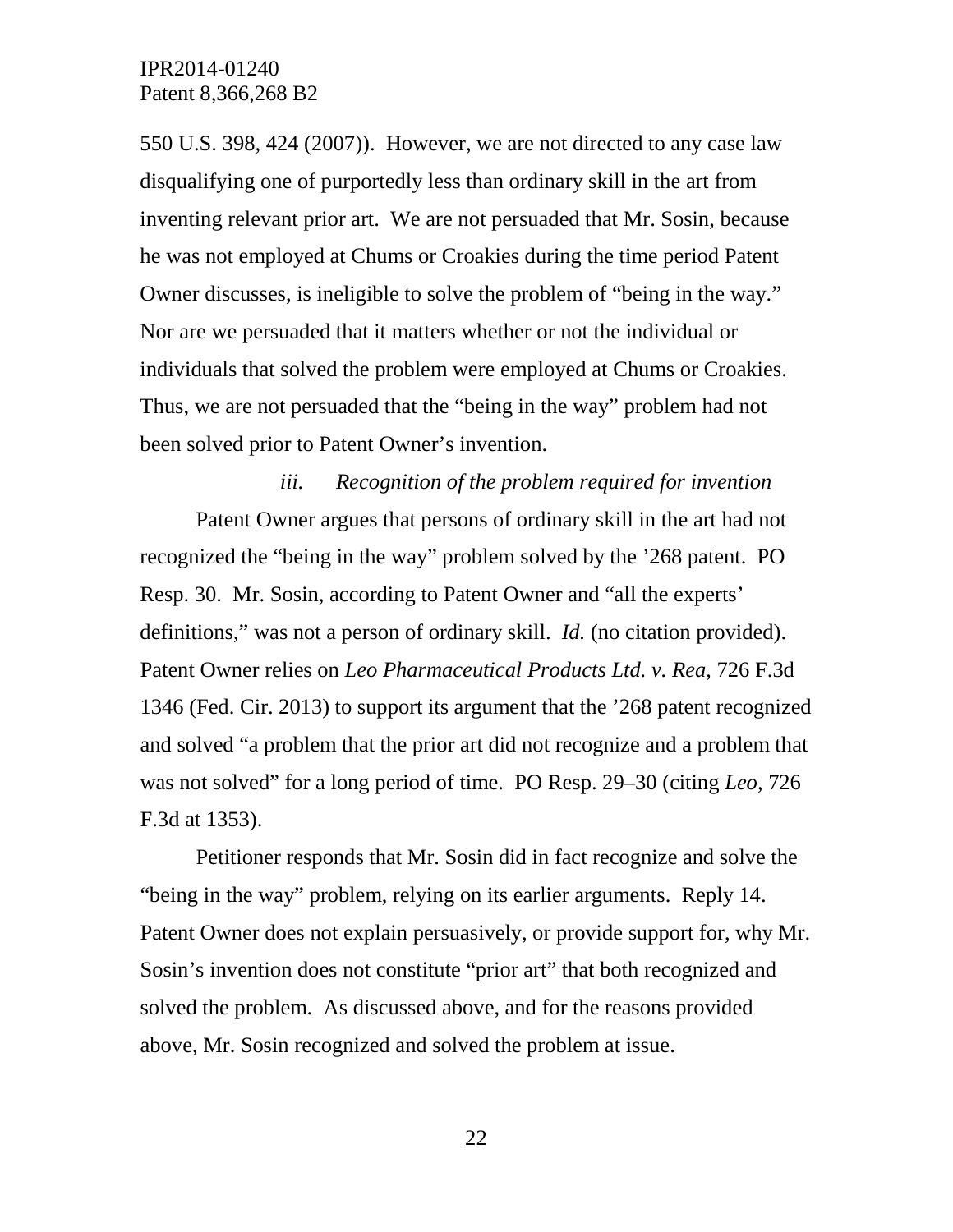# *iv. Failure of artisans to combine strong evidence of no reason to combine*

Patent Owner cites case law in support of its proposition that failure of Petitioner to combine the references is strong evidence that there was no reason to combine the references. PO Resp. 30–31 (citing *Rosemount Inc. v. Beckman Instruments, Inc.*, 727 F.2d 1540 (Fed. Cir. 1984), *Panduit Corp. v. Dennison Mfg. Co.*, 774 F.2d 1082, 1099 (Fed. Cir. 1985)). Specifically, Patent Owner argues: "What Petitioners knew – and did nothing about – is strong evidence that the prior art combinations cited do not make the invention claimed in the '268 Patent obvious." *Id.* at 31.

Petitioner replies that the "actual highly skilled artisans" never attempted to manufacture an off-the-neck retainer, and thus never failed. Reply 15. Petitioner argues that the problem had already been solved by Sosin, and that Petitioner "merely waited until there was an apparent market for off-the-neck retainers." *Id.* 

We are not persuaded that the cases cited by Patent Owner are on point to the situation at hand. Patent Owner's sale of its products evidenced that a market in fact existed for a retainer that is suspended off the neck of the wearer. Petitioner's later entry into that market is not necessarily evidence that Petitioner had been trying and failing to make such a retainer. Unlike the cases cited, Petitioner had not tried and failed repeatedly to make such a product, or expended millions doing so. Thus, we do not view Petitioner's later entry into the market as evidence that there was no reason to combine the references before us.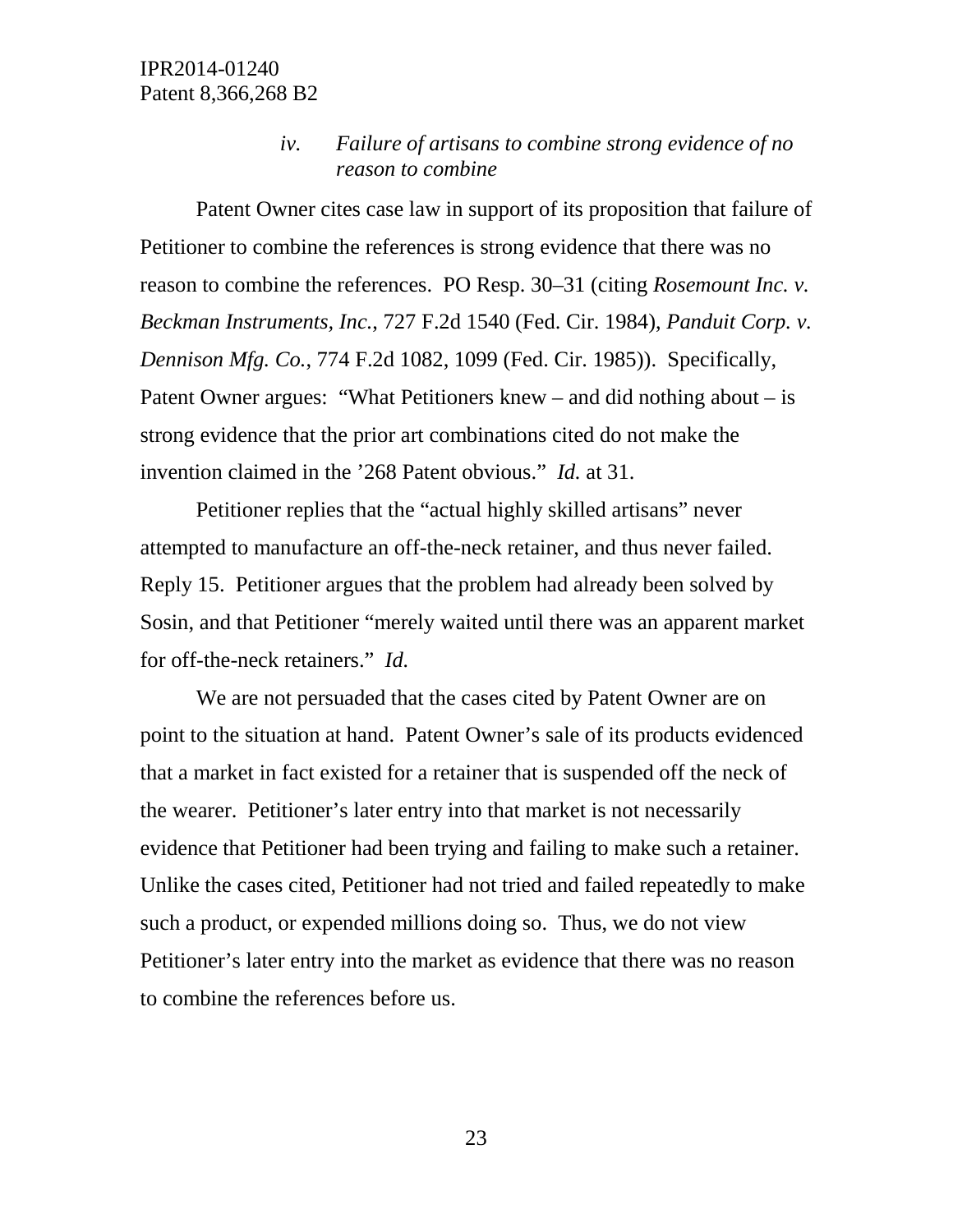#### *v. Age of the cited references*

Patent Owner argues that the age of the cited references shows lack of a reason to combine. PO Resp. 31. Specifically, Patent Owner argues that Monroe was at least 16 years old as of the '268 patent's priority date. *Id.* at 32. Petitioner replies that the age of the cited references is only one of many factors to consider in an obviousness analysis. Reply 15–16. Petitioner also argues that in the present case, "the alleged invention *is* simply a combination of prior art elements, and the prior art not only recognized the problem—it also solved the problem." *Id.* at 16.

We do not see the age of the cited references, here, as an issue that merits a conclusion of non-obviousness. The "person of ordinary skill is a hypothetical person who is presumed to be aware of all the pertinent prior art." *Custom Accessories, Inc. v. Jeffrey–Allan Indus., Inc.*, 807 F.2d 955, 962 (Fed. Cir. 1986). That there may be a temporal gap between Monroe and the priority date of the '268 patent does not mean that a skilled artisan would not have been aware of, and appreciated, the teachings of Monroe. Patent Owner presents no additional reasons in this section of its arguments that Monroe's age renders Monroe irrelevant or that it should disqualify Monroe as a reference.

### *vi. Expert testimony*

Patent Owner argues that the Visser Declaration is insufficient and vague to support a conclusion of obviousness. PO Resp. 32–35. Patent Owner takes issue with Mr. Visser's statements that the invention is "simple" and that only "simple substitution" is required. *Id.* at 34. In sum, Patent Owner argues, Petitioner's evidence "is a string of unsupported conclusions that does not outweigh the substantial evidence cited herein that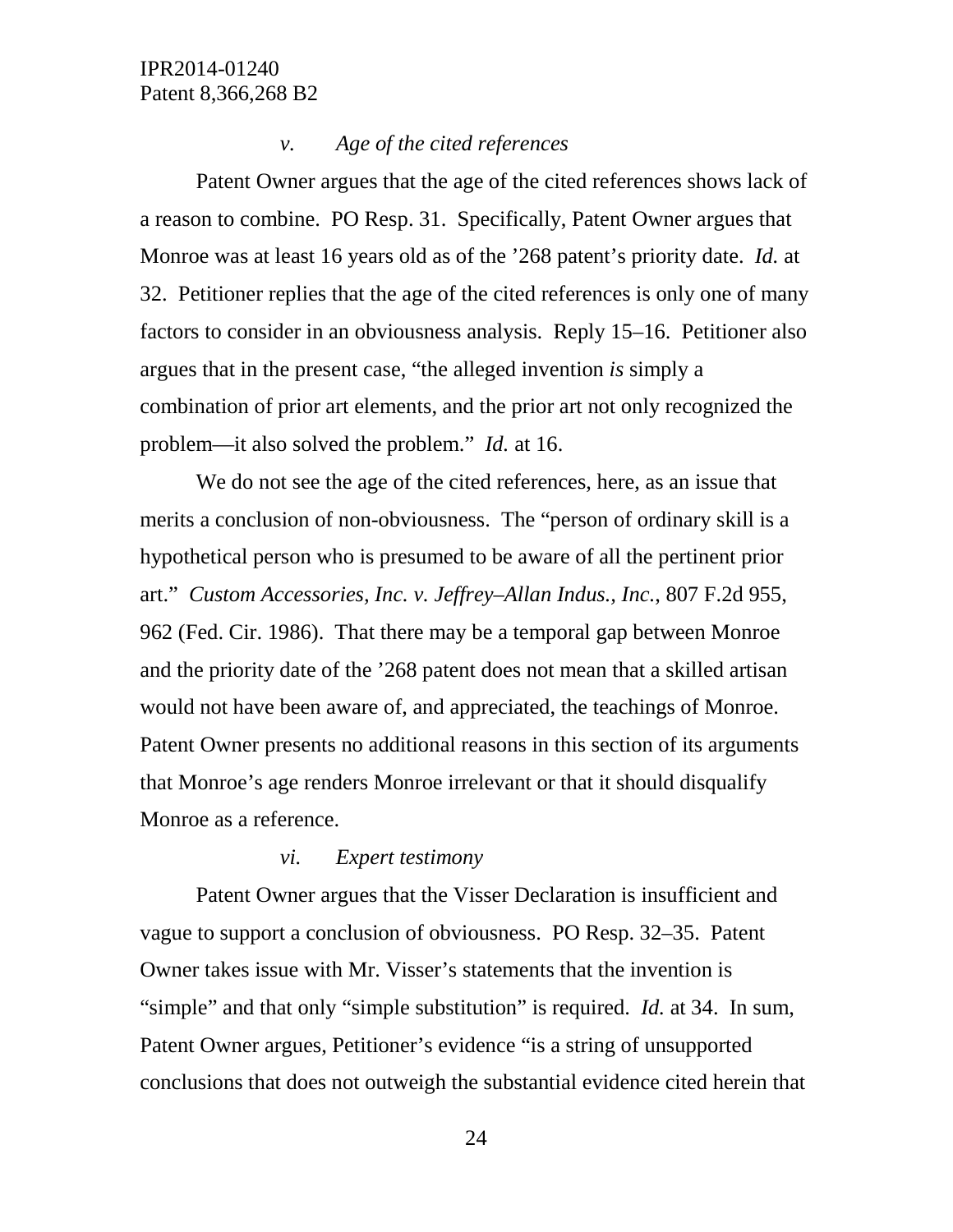Petitioners themselves failed to make, see the need for, or even identify the problem solved by such a product – until they saw it on the market." *Id.* at 35.

Petitioner responds that Mr. Visser's testimony is sound, and that Patent Owner "generally takes Visser's quotes out of context, misconstrues them, or uses them in straw man arguments." Reply 16.

We are not persuaded that the Visser Declaration is insufficient and vague based on Patent Owner's assertions alone. We also note that Patent Owner elected not to depose Mr. Visser, and so we have no further testimony to elucidate any purported shortcomings in his declaration testimony. It is within our discretion to assign the appropriate weight to be accorded to the information in the Visser Declaration. The Board, sitting as a non-jury tribunal with administrative expertise, is well-positioned to determine and assign appropriate weight to evidence presented. *Gnosis S.P.A. v. S. Ala. Med. Sci. Found.*, IPR2013-00118, slip op. at 43 (PTAB June 20, 2014) (Paper 64). Accordingly, we evaluate Mr. Visser's testimony along with the remainder of the evidence before us to reach our conclusions.

#### *4. Simple Substitution*

Patent Owner alleges that a number of factors enable temple retainers to keep the cable/member off the neck or collar, and that making this happen is not a simple, trivial, or obvious task. PO Resp. 35–36. Patent Owner cites to a variety of evidence indicating that Petitioner's attempts to do so were fraught with problems. *Id.* at 37–39.

Petitioner replies that Patent Owner's contentions are inapposite, in that the "existence of two allegedly non-obvious connection configurations for a resilient cable does not imply that all connection configurations for a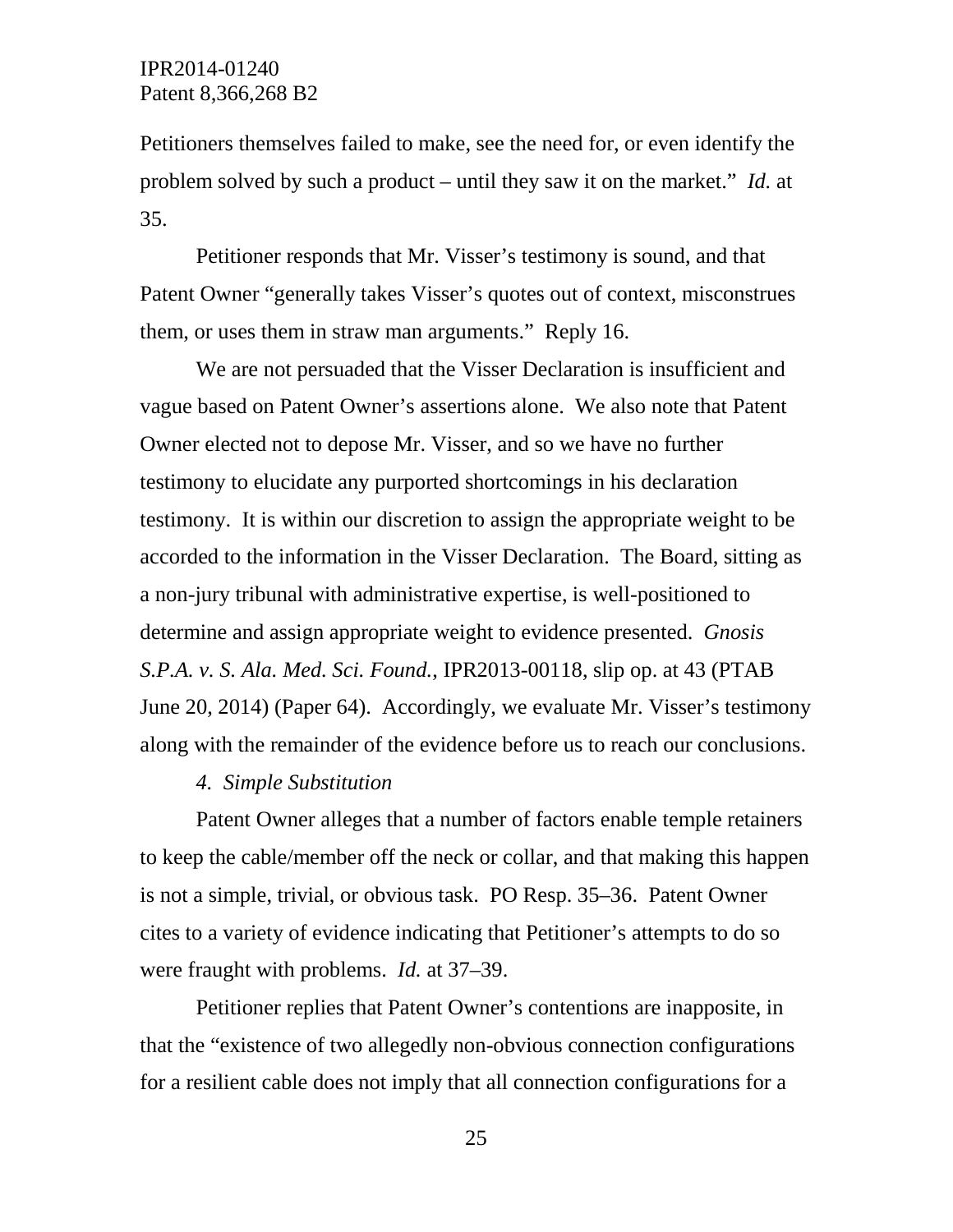resilient cable must be non-obvious." Reply 17. Petitioner cites to evidence that its product was achieved with minimal experimentation and as a matter of simple substitution. *Id.* at 17–18 (citing Ex. 1028, 3–5, discussing Petitioner's process of coming up with its own off-the-neck eyewear). Petitioner points out that the claims recite no removability requirement, which Patent Owner highlighted as a problem with Petitioner's product. *Id.*  at 18.

Patent Owner's arguments and evidence that the steps that would need to be taken to achieve the "off the neck" position would be very complicated is contradictory to Petitioner's arguments and evidence. The evidence illustrates that Petitioner only required minimal experimentation, and one set of trials by Sterling McMurrin, a Chums employee, to achieve an off-theneck retainer. Reply 17–18 (citing Ex. 1028, 3–5). The language of the claims, which generally requires two temple retainers connected by a resilient cable such that the cable is suspended off the neck of the wearer, does not impose many additional requirements on the configuration of the claimed invention. Petitioner's demonstration that it could be done, and in fact was done, with minimal effort undermines Patent Owner's argument that it was more than a "simple substitution." We note as well that Patent Owner elected not to depose Mr. McMurrin, and so did not question him regarding his assertions in his declaration that the substitution was one reasonably characterized as simple.

#### *5. Objective Evidence of Non-Obviousness*

Patent Owner argues that Petitioner has failed to present a *prima facie* case of obviousness, but nevertheless, presents "substantial evidence of not just one, but three separate secondary considerations: copying, commercial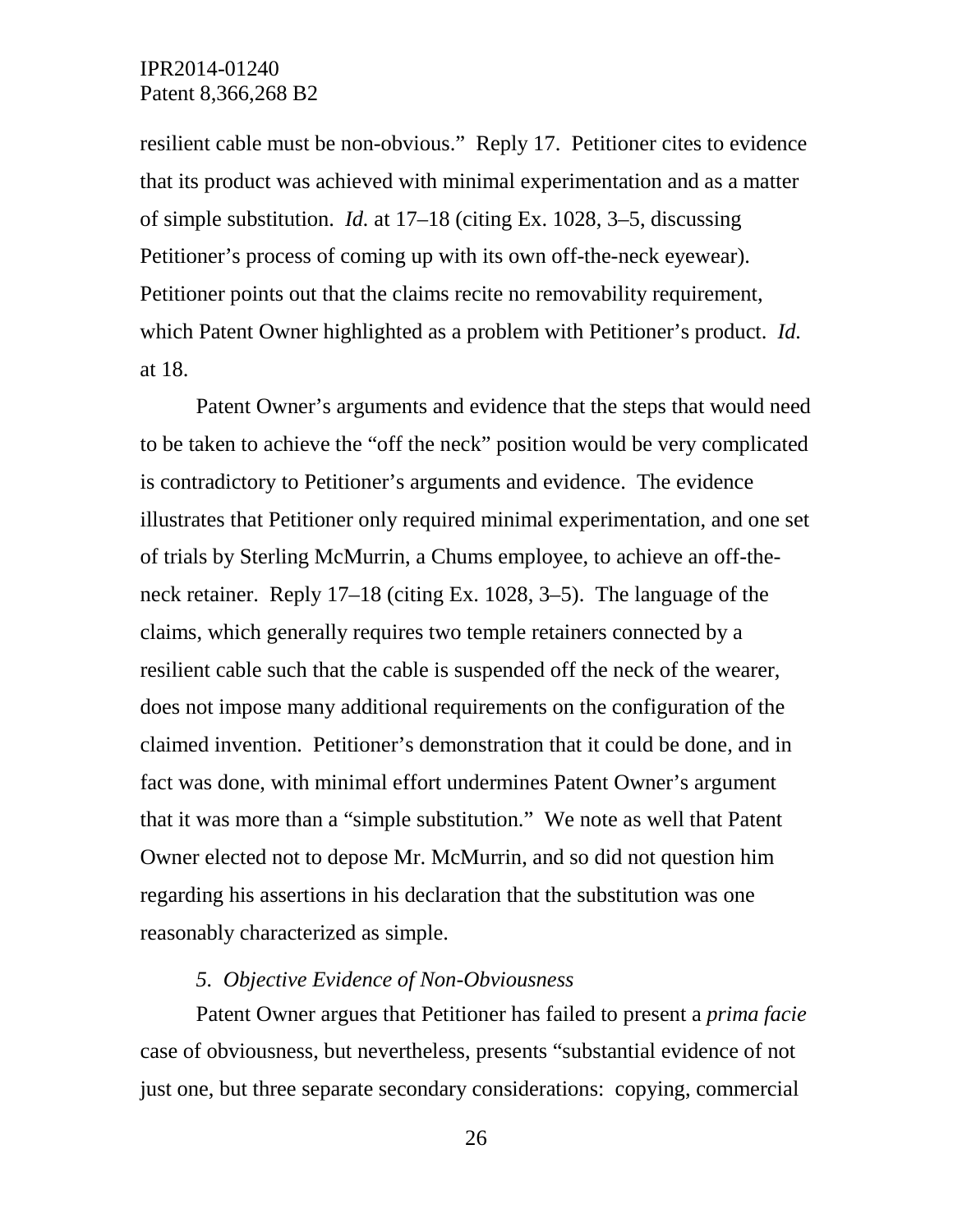success, and industry praise." PO Resp. 41. Petitioner argues that, here, "the strong *prima facie* case of obviousness trumps any secondary considerations that could otherwise weigh in favor of non-obviousness." Reply 19. We, thus, consider this evidence (sometimes referred to as objective evidence or indicia) along with the contentions of the parties in reaching our final determination as to the obviousness of claims 1–17.

Secondary considerations may include any of the following: long-felt but unsolved needs, failure of others, unexpected results, commercial success, copying, licensing, and praise. *Graham*, 383 U.S. at 17. We note that it is not sufficient that a product or its use merely be within the scope of a claim in order for secondary evidence of non-obviousness tied to that product to be given substantial weight. There must also be a causal relationship, termed a "nexus," between the evidence and the claimed invention. *Merck & Co. v. Teva Pharms. USA, Inc.*, 395 F.3d 1364, 1376 (Fed. Cir. 2005). A nexus is required in order to establish that the evidence relied upon traces its basis to a novel element in the claim, not to something in the prior art. *Institut Pasteur & Universite Pierre et Marie Curie v. Focarino*, 738 F.3d 1337, 1347 (Fed. Cir. 2013).

Objective evidence that results from something that is not "both claimed and *novel* in the claim," lacks a nexus to the merits of the invention. *In re Kao*, 639 F.3d 1057, 1068 (Fed. Cir. 2011). All types of objective evidence of non-obviousness must be shown to have such a nexus. *In re GPAC Inc.*, 57 F.3d 1573, 1580 (Fed. Cir. 1995) (nexus generally); *see also Rambus Inc. v. Rea*, 731 F.3d 1248, 1256 (Fed. Cir. 2013) (long-felt need); *Wm. Wrigley Jr. Co. v. Cadbury Adams USA LLC*, 683 F.3d 1356, 1364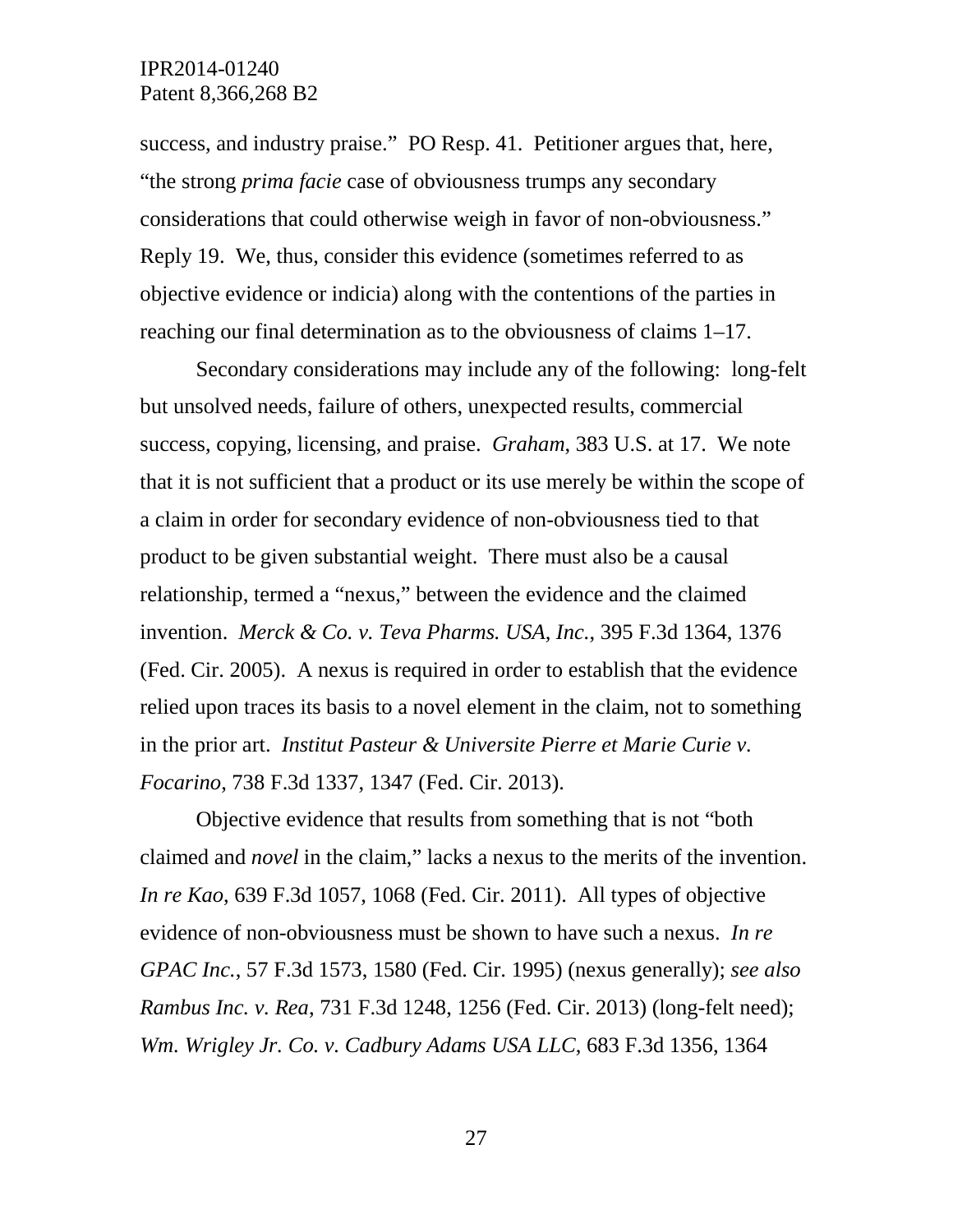(Fed. Cir. 2012) (copying); *In re Huang*, 100 F.3d 135, 140 (Fed. Cir. 1996) (commercial success).

#### *a. Copying*

Patent Owner asserts that Petitioner copied Patent Owner's invention. PO Resp. 41–44. Copying, as objective evidence of non-obviousness, requires evidence of effort to replicate a specific product. *Wyers v. Master Lock Co.*, 616 F.3d 1231, 1246 (Fed. Cir. 2010); *Iron Grip Barbell Co., Inc. v. USA Sports, Inc.*, 392 F.3d 1317, 1325 (Fed. Cir. 2004).

Patent Owner argues, first, that Chums developed its Orbiter product by copying Patent Owner's product. PO Resp. 42. Specifically, Patent Owner states that "when Chums developed the Orbiter, Chums had in its possession physical specimens of the Cablz twisted wire cable product, and Chums made a deliberate effort to copy the off-the-neck aspect of the Cablz product including its twisted steel wire." *Id.* (citing Ex. 2054 at 14–15). In the opinion of Patent Owner's expert, Chums copied the '268 patent when producing the Orbiter. *Id.* at 43 (citing Ex. 2071 ¶ 54). Patent Owner argues, next, that Croakies had attempted to negotiate, unsuccessfully, a license for the parent of the '268 patent. *Id.* at 44. According to Patent Owner, Croakies then worked on its own retainer (the ARC), which "has a wire cable that stays off the neck like a Cablz product." *Id.* 

Petitioner argues, first, that Patent Owner's products have a specific configuration (slidable end beads and grommets that prevent the beads from sliding off the cable), and that Petitioner's products have a different connection configuration. Reply 19. Petitioner also argues that it was not possible to copy the '268 patent, which issued in 2013, given that Chums and Croakies began selling their off-the-neck retainers in 2009 and 2010,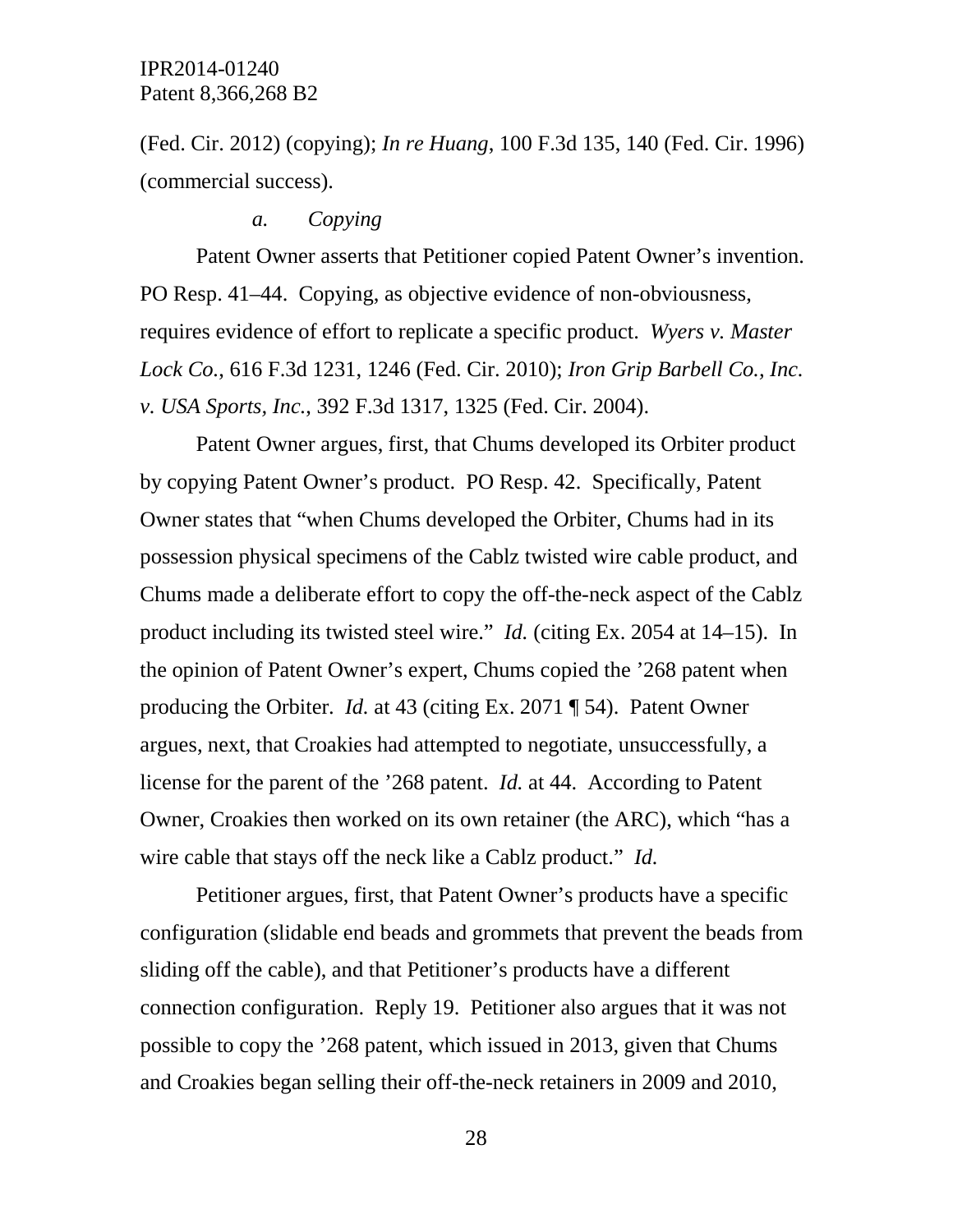respectively. *Id.* at 19–20. Petitioner further argues that it was Patent Owner, in fact, that copied Mark Sosin's cable product that did not touch the wearer's head or shoulders. *Id.* at 20 (citing Mr. Sosin's reaction to the Cablz product as "gee, they copied what I've been doing for 50 years." Ex. 1033, 192).

We are not persuaded that Petitioner's product is a copy of Patent Owner's product. Petitioner's product uses a different configuration than Patent Owner's product, and Petitioner obtained its own patent on that product. Moreover, given the timing of the '268 patent, Petitioner could not have had access to "the patented product" in 2007–08; Petitioner may have had access to a product covered by a different Patent Owner patent (the '867 patent). Additionally, Petitioner may have had access to Patent Owner's products, but given that the concept of the off-the-neck retainer was known in the prior art, it is not definitive which references Petitioner looked at in designing its own product. In sum, Patent Owner has not provided sufficient evidence that Petitioner had access to "the patented product" or copied the patented technology. We are not persuaded by Patent Owner's assertion that Petitioner copied the patented invention.

### *b. Commercial Success*

Evidence of commercial success "is only significant if there is a nexus between the claimed invention and the commercial success." *Ormco Corp. v. Align Tech., Inc.*, 463 F.3d 1299, 1311–12 (Fed. Cir. 2006). To establish a proper nexus between a claimed invention and the commercial success of a product, a patent owner must offer proof that the sales were a direct result of the unique characteristics of the claimed invention, and not a result of economic and commercial factors unrelated to the quality of the patented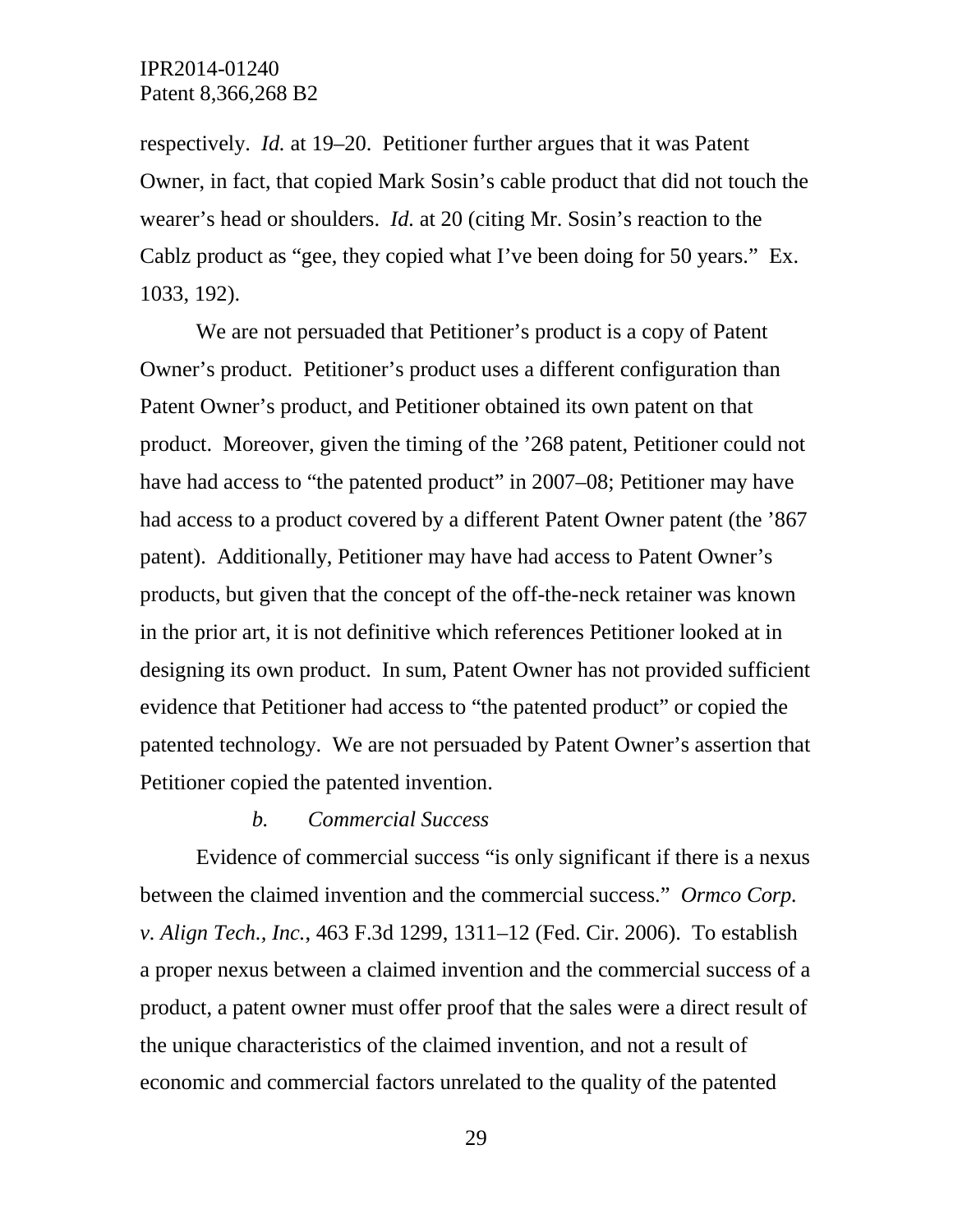subject matter. *In re Applied Materials, Inc.*, 692 F.3d 1289, 1299–1300 (Fed. Cir. 2012). If the feature that created the commercial success was known in the prior art, the success is not pertinent to the issue of obviousness. *Galderma Labs., L.P. v. Tolmar, Inc.*, 737 F.3d 731, 740 (Fed. Cir. 2013).

Patent Owner argues that there is a "compelling argument that Cablz's (and Chums') commercial success is particularly demonstrative of nonobviousness." PO Resp. 46. Patent Owner asserts Chums has enjoyed substantial commercial success with its Orbiter products "embodying the '268 patent." *Id.* at 44–45. Patent Owner provides evidence that, starting from nothing, it has grown quickly, and has posted sales figures in the millions of dollars in recent years. *Id.* at 48. Patent Owner argues that it "has both made a prima facie showing of a nexus and proven substantially that its commercial success is directly linked to the patented features of its products." *Id.* at 50.

Petitioner argues that if "commercial success is due to an element in the prior art, no nexus exists." Reply 21 (citing *Tokai Corp. v. Easton Enter., Inc.*, 632 F.3d 1358, 1369 (Fed. Cir. 2011)). Petitioner takes issue with Patent Owner's newly created "objective" evidence of commercial success as attributable to "features embodied in the '268 Patent," stating that "none of Patent Owner's testimony evidence identifies any unique features that are not in the prior art." *Id.* at 23.

We are not persuaded by Patent Owner's commercial success evidence. As a threshold matter, Patent Owner has not established a nexus between its commercial product and any novel features of its claimed offthe-neck product. Petitioner has demonstrated that the rearward-from-the-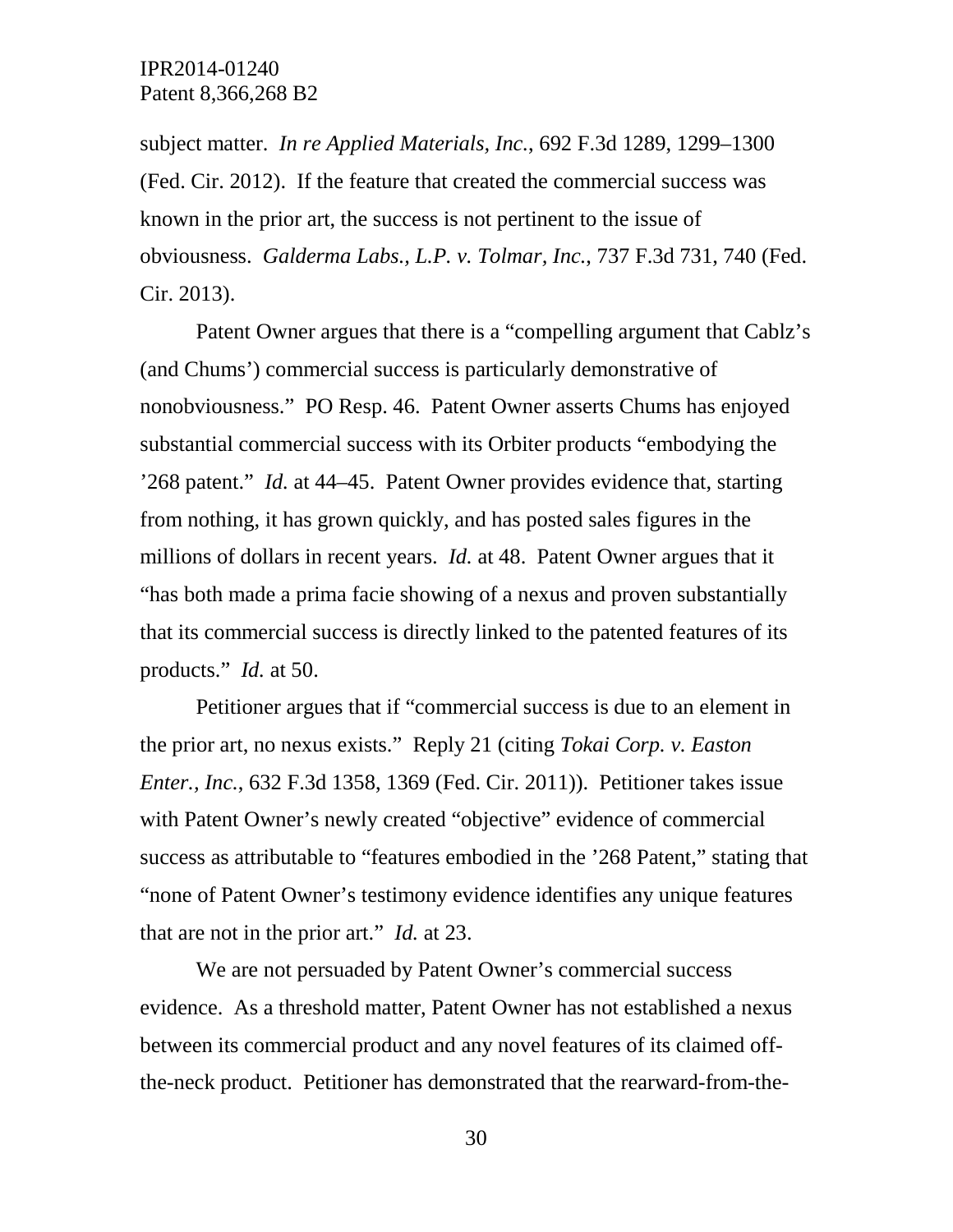head and the off-the-neck features were present in the prior art. Patent Owner's assertions that these features drove Patent Owner's increased sales do not demonstrate a nexus between any commercial success and the claimed invention of the '268 patent.

Even if Patent Owner had established a nexus between its claimed invention and its product, however, its commercial success argument would not be persuasive. Patent Owner has not provided evidence of the market share held by its product to back up its claim of commercial success. *See*  PO Resp. 48–49. Patent Owner states: "The eyewear retainer market is small and dominated by three or four companies, two of which are the Petitioners in this case. Ex. [2080] ¶ 13–18. There is no publically available market information on the eyewear retainer market. *Id.* ¶17; *see also* Ex. 2058 at 8–9." PO Resp. 46 n.1. According to the Federal Circuit, "the more probative evidence of commercial success relates to whether the sales represent 'a substantial quantity in th[e] market.'" *Applied Materials*, 692 F.3d at 1300 (quoting *Huang*, 100 F.3d at 140). Patent Owner offers no evidence of the size of the market to which to compare its sales. Accordingly, we are not persuaded that Patent Owner's alleged objective indicia of commercial success shows non-obviousness.

#### *c. Industry Recognition*

Patent Owner argues that industry recognition of its product supports its argument of nonobviousness. Patent Owner states that its eyewear retainer won Best of Show in 2009 for the Apparel Category in the American Sportfishing Association trade show, out of approximately fifty entries in the Apparel category. PO Resp. 56, 58. Patent Owner also provides proof of industry recognition in trade journals, namely, Fishing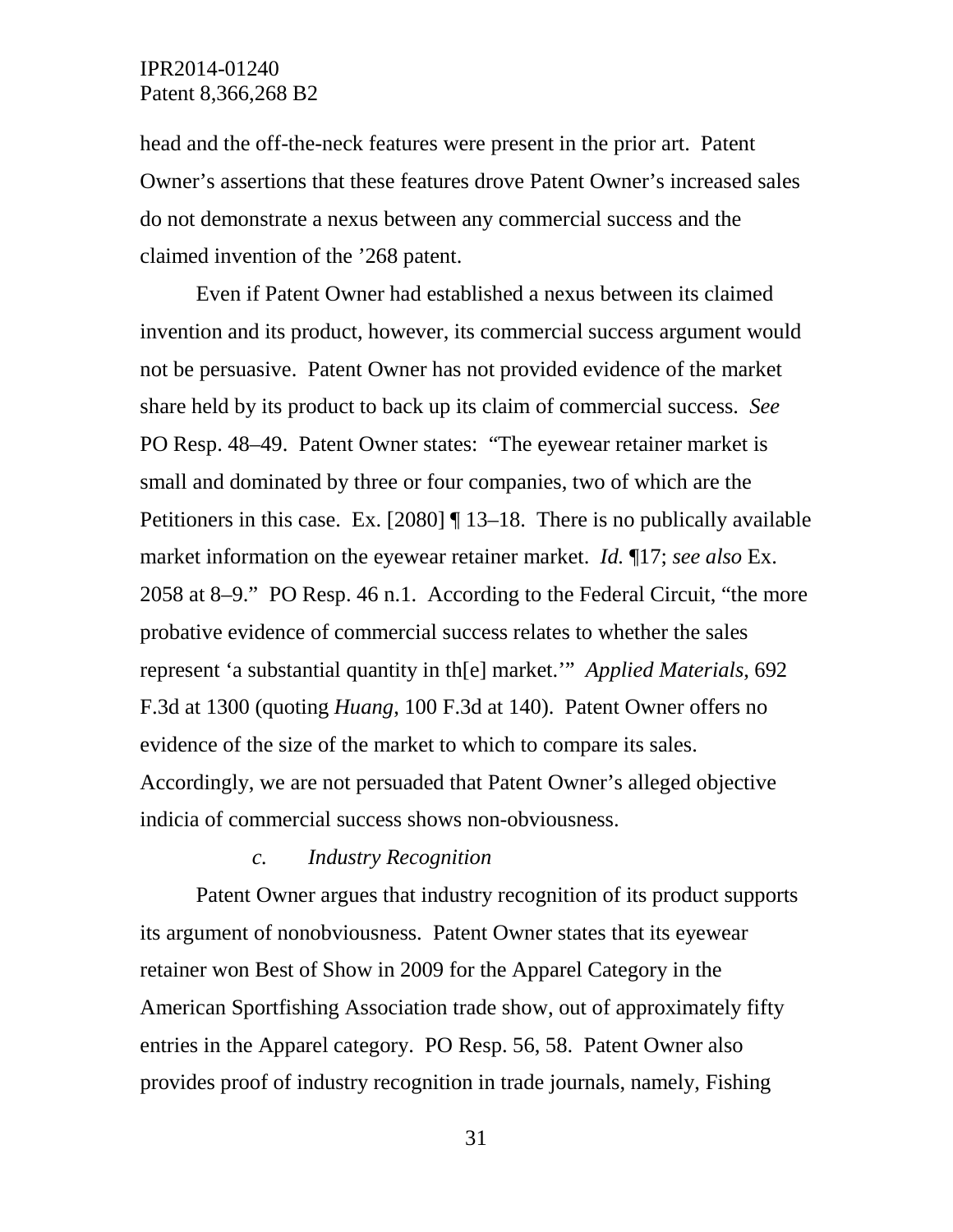Tackle Retailer and Outdoor USA Magazine. *Id.* at 59. Petitioner argues that, in the case of the Best of Show award, the voting was not indicative of non-obviousness of the claims of the '268 patent. Reply 24.

As with commercial success, evidence of industry praise is only relevant when it is directed to the merits of the invention claimed. *See Ormco Corp.*, 463 F.3d at 1311–12. As discussed by Petitioner's evidence, it is unclear that the voting criteria for the Best in Show award required that the voters consider the merits of the claimed invention. The four criteria cited by Patent Owner — innovation, execution, workmanship, and practicality — constitute a wide range of possible considerations for the voter that extend beyond simply merits of the claimed invention. PO Resp. 57.

Regarding the trade journal evidence, we are not persuaded that the two brief mentions in Fishing Tackle Retailer and Outdoor USA Magazine cited by Patent Owner constitute industry praise. *See Bayer Healthcare Pharms., Inc. v. Watson Pharms., Inc*., 713 F.3d 1369, 1377 (Fed. Cir. 2013) (finding that brief discussions of Patent Owner's product in journal articles "fall well short of demonstrating true industry praise").

#### *d. Conclusion*

Accordingly, on balance, we determine that Petitioner's strong evidence of obviousness of claims 1–17 outweighs the evidence of secondary considerations of nonobviousness submitted by Patent Owner. We determine that Petitioner has established by a preponderance of evidence that claims 1–17 are unpatentable under the asserted grounds.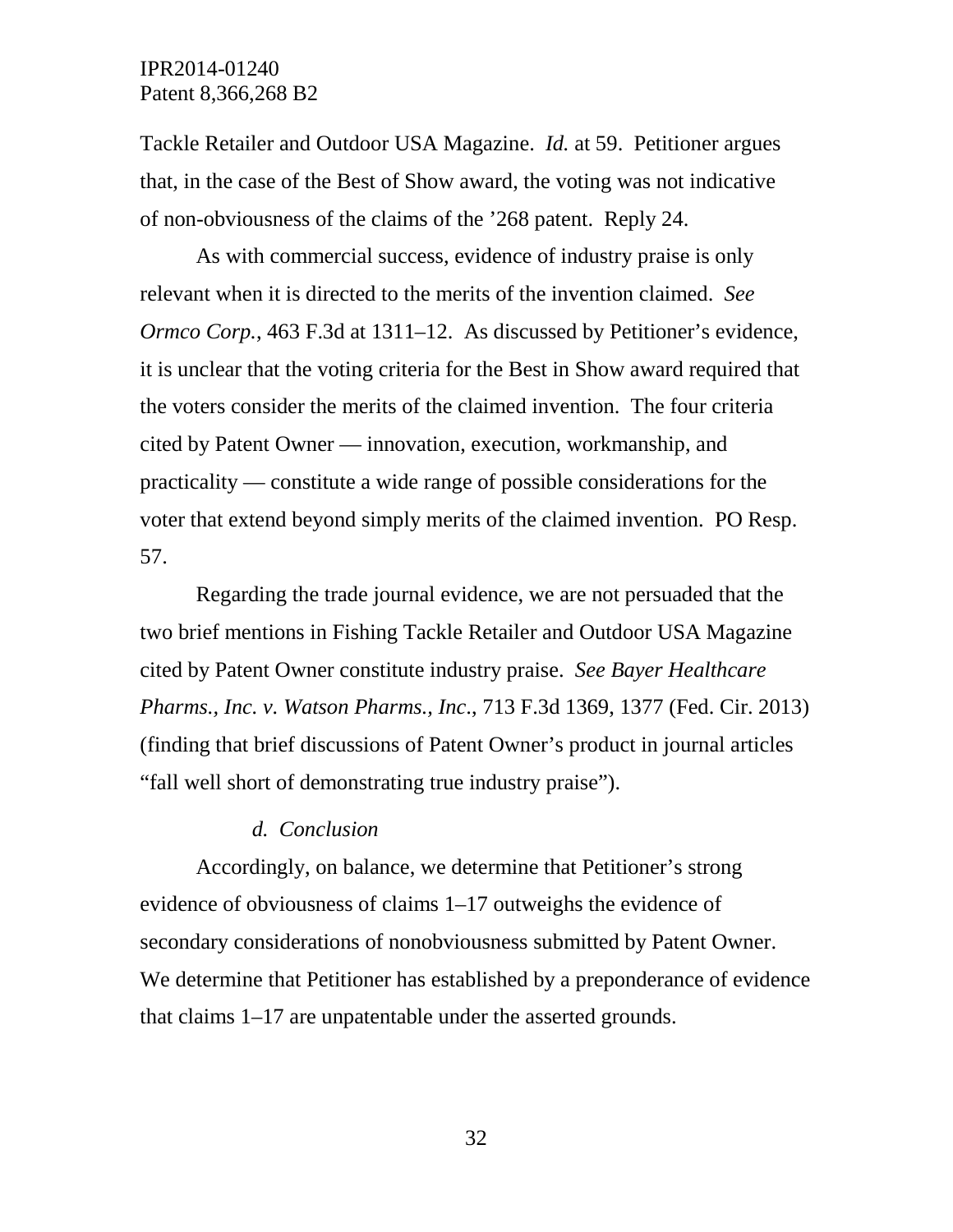## III. MOTIONS TO SEAL

### *A. Petitioner's Motions to Seal*

Petitioner filed several exhibits (Exhibits 1017, 1019, 1021, 1024 (now expunged), 1028, 1030–1031 (now expunged), 1034, and 1035) and its Unredacted Reply (Ex. 1038) under seal. Petitioner filed three Motions to Seal (Paper 17, Paper 27, Paper 40). Paper 17 moves to seal Exhibits 1017, 1019, and 1021. Paper 27 moves to seal Exhibits 1024, 1030, 1031, and 1034. Paper 40 moves to seal Exhibits 1028, 1034, 1035, and 1038. The Motions to Seal refer to a Stipulated Protective Order filed by Patent Owner on November 17, 2014. Ex. 2062.

The *Office Patent Trial Practice Guide* states the following concerning protective orders:

(a) *Purpose*. This document provides guidance on the procedures for filing of motions to seal and the entry of protective orders in proceedings before the Board. The protective order governs the protection of confidential information contained in documents, discovery, or testimony adduced, exchanged, or filed with the Board. *The parties are encouraged to agree on the entry of a stipulated protective order.* Absent such agreement, the default standing protective order will be automatically entered.

*Office Patent Trial Practice Guide*, 77 Fed. Reg. 48756, 48769 (Aug. 14, 2012) (App'x B (emphasis added)). The document submitted by Patent Owner is titled "Stipulated Protective Order" and Petitioner acknowledges its filing. Papers 17, 40. We thus enter the Stipulated Protective Order submitted as Exhibit 2062.

We have reviewed the exhibits at issue and agree with Petitioner that they contain trade secret or other confidential information. Given the sensitive nature of this information, and noting the fact that the Motions to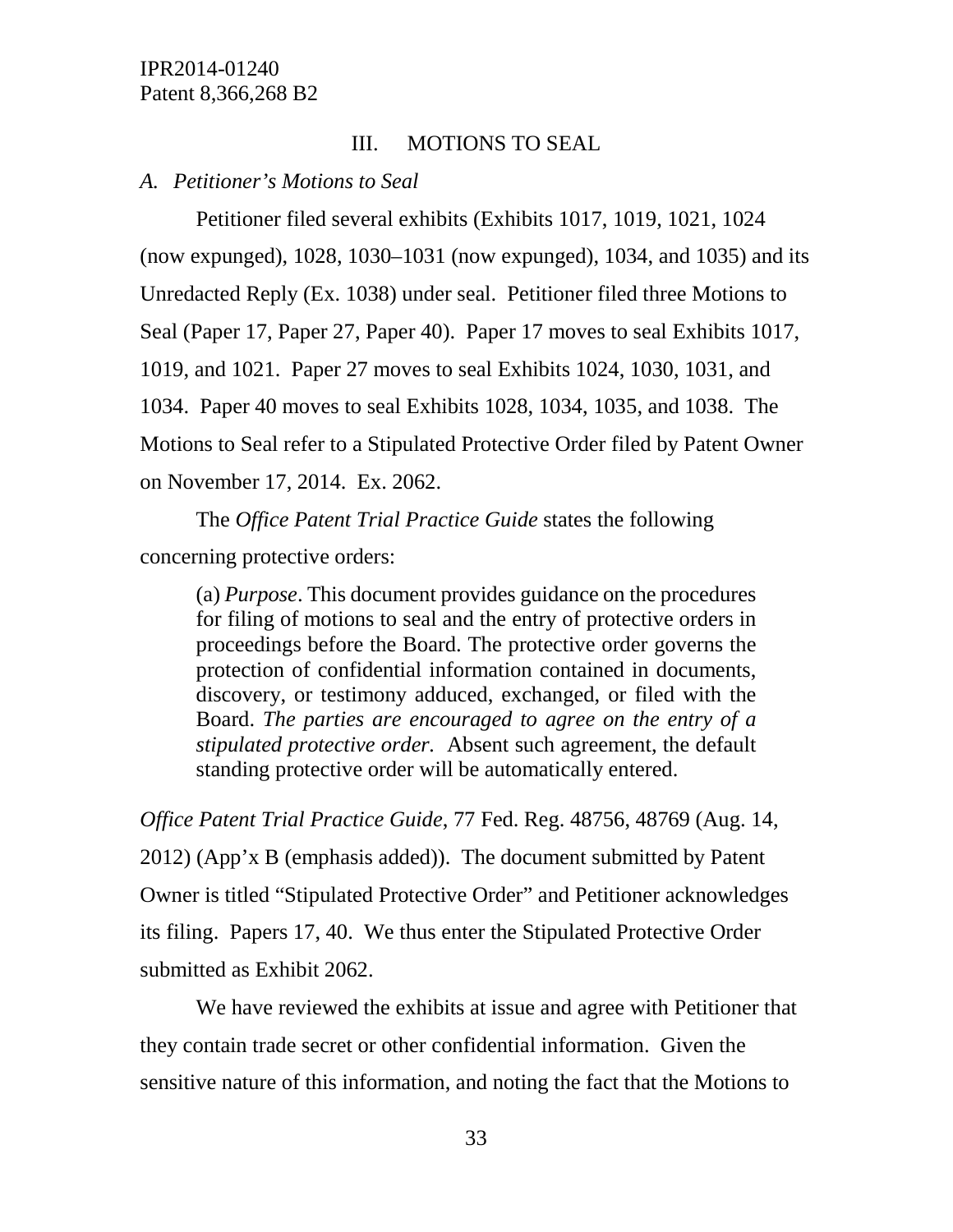Seal were unopposed, we agree with Petitioner that good cause has been shown to seal the information. For the reasons discussed above, the Motions to Seal (Paper 17 and Paper 40) are granted. Because the papers to which it is directed have been expunged, the Motion to Seal (Paper 27) is dismissed as moot.

### *B. Patent Owner's Motions to Seal*

Patent Owner filed nearly every Exhibit (Exhibits 2001–2022, 2025– 2042, 2053–2058, 2061, 2066–2071, 2073–2081) under seal. Exhibits 2070, 2071, and 2081 have been expunged. Patent Owner also filed Motions to Seal (Paper 7, Paper 34) and Stipulated Protective Order (Ex. 2062). Paper 7 moves to seal Exhibits 2001–2022, 2025–2042, 2053–2058, and 2061. Paper 3[4](#page-33-0) moves to seal Exhibits 2066–2069 and 2073–2080.<sup>4</sup> As noted above, the Stipulated Protective Order (Ex. 2062) is entered.

We have reviewed the exhibits at issue and agree with Patent Owner that they contain trade secret or confidential information. Given the sensitive nature of this information, and noting the fact that the Motions to Seal were unopposed, we agree with Patent Owner that good cause has been shown to seal the information. For the reasons discussed above, Patent Owner's Motions to Seal are granted.

### *C. Confidential Information*

However, we note that confidential information subject to a protective order ordinarily becomes public 45 days after final judgment in a trial,

<span id="page-33-0"></span> <sup>4</sup> Paper 34 also moves to seal Exhibit 2072, which was not filed under seal. Patent Owner also misidentifies Exhibit 2072 as an email in its Motion to Seal. Paper 34. Thus, we do not consider this Motion to Seal to cover Exhibit 2072.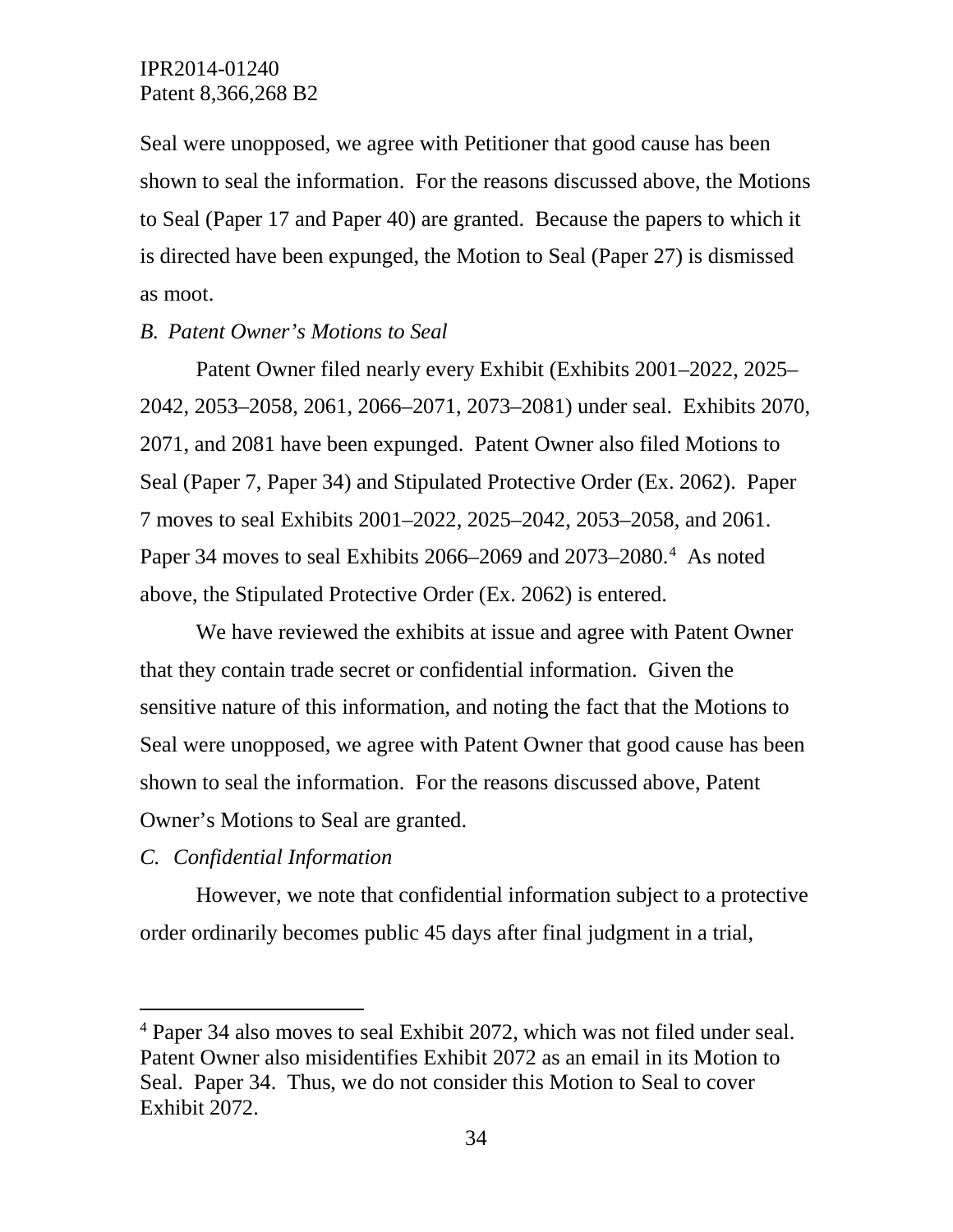unless a motion to expunge is granted. 37 C.F.R. § 42.56; *Office Patent Trial Practice Guide*, 77 Fed. Reg. at 48761. In view of the foregoing, the confidential documents filed in the instant proceeding will remain under seal, at least until the time period for filing a notice of appeal has expired or, if an appeal is taken, the appeal process has concluded. The record for the instant proceeding will be preserved in its entirety, and the confidential documents will not be expunged or made public, pending appeal. Notwithstanding 37 C.F.R. § 42.56 and the *Office Patent Trial Practice Guide*, neither a motion to expunge confidential documents nor a motion to maintain these documents under seal is necessary or authorized at this time. *See* 37 C.F.R. § 42.5(b). Should the parties seek to file a motion to expunge, they must contact the Board first to discuss the documents they seek to expunge.

### IV. ORDER

In consideration of the foregoing, it is hereby

ORDERED that claims 1–17 of U.S. Patent No. 8,366,268 B2 are unpatentable;

FURTHER ORDERED that Petitioner's Motions to Seal are granted;

FURTHER ORDERED that Patent Owner's Motions to Seal are granted; and

FURTHER ORDERED that this is a Final Decision. Parties to the proceeding seeking judicial review of the decision must comply with the notice and service requirements of 37 C.F.R. § 90.2.